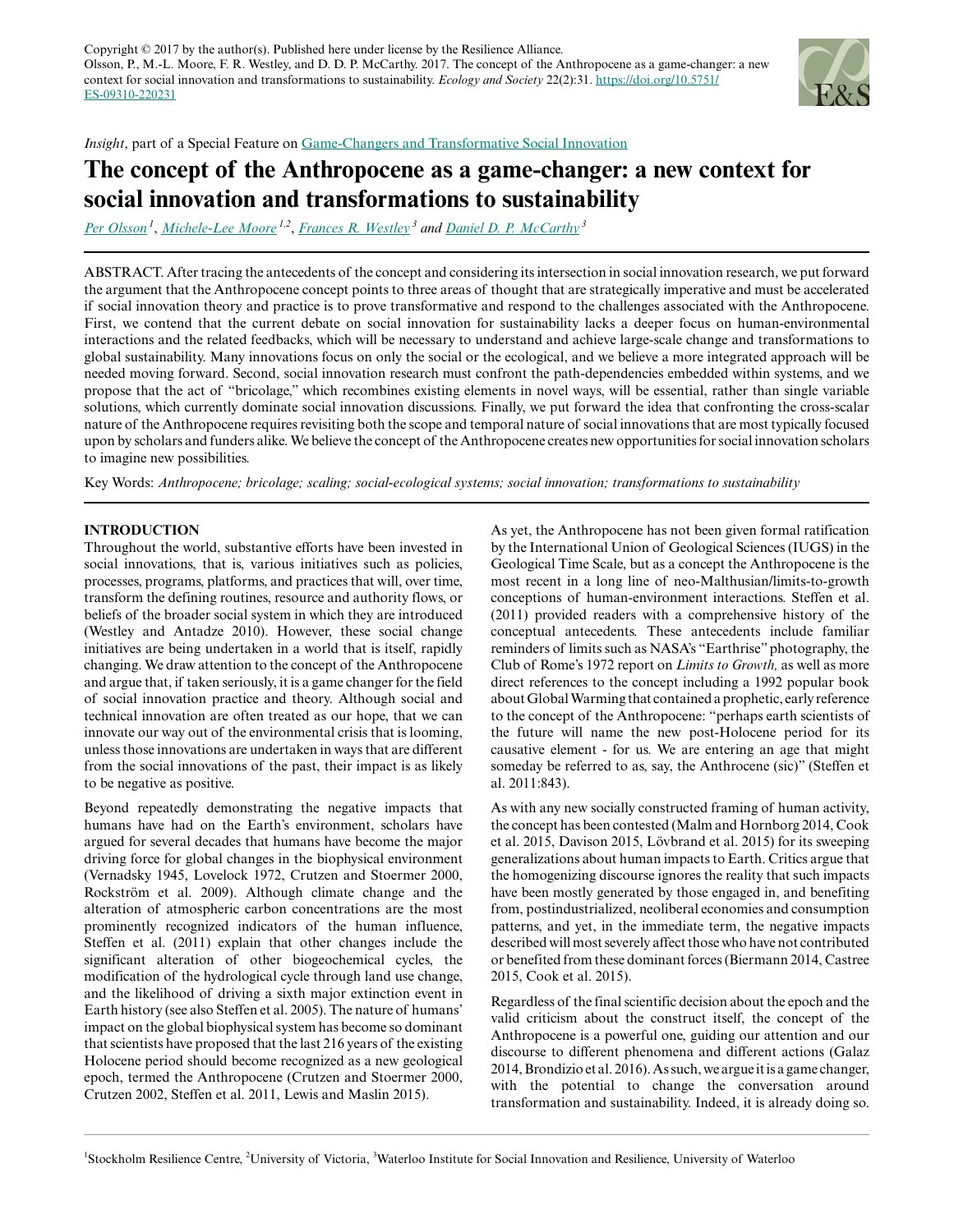Debates and analytical frameworks for considering how to secure a "good life" for people today and in the future have proliferated in recent literature, as are discussions about altering the unsustainable trajectory of human activity that earned the label Anthropocene in the first place (Rockström et al. 2009, Leach et al. 2013, Bennett et al. 2016). The concept has highlighted a growing sense of urgency; we need to better understand the processes of transformation and innovation and marry that knowledge with our growing understanding of complex socialecological interactions to build the capacity to both respond to new disturbances and risks and to move toward sustainable pathways.

In this paper we will explore the role that social innovations can play in supporting transformations to sustainability, transformations needed in light of the existing global environmental challenges and in the interest of moving away from the current unsustainable pathways that have contributed to the creation of the precarious situation referred to as the Anthropocene in the first place. The understanding of the dynamics of social innovation in general, and social-ecological innovation in particular (Olsson and Galaz 2012), is that growing and competing theories are proliferating (Howaldt and Kopp 2012). It is our contention in this paper that social innovation may play a critical role in achieving new pathways to sustainability, but we argue that such transformation may not keep pace with the extent and pace of change implied by the Anthropocene concept. We therefore question whether the current technological and social innovations and sustainability initiatives supposedly contributing to the large-scale transformations that humanity needs, are actually reinforcing current unsustainable pathways. In summary, we assert that the introduction of the Anthropocene concept presents an important opportunity to recalibrate the scholarship that examines such social change-making theories and the practices that such scholarship has generated.

## **SOCIAL INNOVATION AS AN EMERGING FIELD**

The emerging emphasis on the importance of social innovation has resulted in a growing industry of social innovation experts, often referred to as "change makers," "social entrepreneurs," and "social innovators," or "system entrepreneurs," many of whom are seeking to have an impact at a large, albeit, not well-defined, scale (e.g., Mulgan et al. 2007, Murray et al. 2010, Pulford 2010, Schwab Foundation for Social Entrepreneurship 2013, Bria 2015, Deacon 2016). Moulaert et al. (2013) attribute this to both the analytical interest and the tendency for practitioners to overuse the term as a buzzword for a range of policies, often appropriating it.

However, it has stimulated the growth of a new area of scholarship, social innovation, which, although in its infancy is developing in theoretical sophistication (Nicholls and Murdock 2012, Cajaiba-Santana 2014, Moulaert et al. 2013, Nicholls et al. 2015). The scholarship draws on literature from work on innovation systems, resilience theory, entrepreneurship theory, organizational change literature, and others (Howaldt and Schwarz 2016). This emerging field attempts to understand how individuals, organizations, and networks may work to generate, select, and institutionalize novel solutions with specific social, and at times, environmental, goals, but it does so from numerous perspectives.

One stream of research that has engaged with the ideas of social innovation is the field of social entrepreneurship and social enterprise. Scholars in this field have sought to extend understandings of entrepreneurship that are focused on individuals and organizations creating novel solutions to social challenges (Mair and Marti 2009, Phills et al. 2008, Dacin et al. 2010), although not necessarily with an emphasis on whether or not the solutions they create have broad systemic impact. Progress has been made, within this approach, to (i) describe the diverse types of previous and existing "shared value" start-ups and organizational forms, such as hybridized business and nonprofit models around the world (Porter and Kramer 2011); (ii) to understand some of the tools used by social entrepreneurs to achieve success (e.g., Shaw and de Bruin 2013, Corner and Ho 2010); and, (iii) whether and how these can be adopted within, or create a challenge to, existing business, nonprofit, and for-profit frameworks (Phillips et al. 2015). However, few of these are specifically focused on social-ecological problem domains or explicitly on environmental sustainability, and those that do (e.g., Osburg and Schmidpeter 2013), are rarely focused on broad system transformation.

Another stream is represented by the work done by Mulgan (2006, et al. 2007) and others (Dees et al. 2004, Murray et al. 2010), which has mapped out a variety of strategies by which social innovations enter mainstream social institutions as well as how such innovations spread. This work is rich in detail and is highly practical, effectively bridging the worlds of public policy professionals, social sector practitioners, and philanthropists. However, this stream has not tended in the past to emphasize social innovations that are systemically transformative, nor has this body of work, focused its purpose on analyzing innovations with explicit consideration of global ecological dynamics relevant to the claims for a new Anthropocene era.

Another strand of social innovation research has developed frameworks suited for investigating a combination of grassroots movements (Seyfang and Smith 2007, Seyfang and Haxeltine 2012) and large socio-technical transitions that have occurred (Smith et al. 2005, Loorbach et al. 2016, Avelino and Wittmayer 2014). This scholarship draws heavily on a range of social theories to study the relationship among social and technological variables in transformative change processes, and how to move the lessons learned into practice, but it also explicitly engages with complex system dynamics and questions of long-term sustainability.

Perhaps most closely linked to the concept of the Anthropocene, system transformation, and linked social-ecological systems is the work associated with Westley et al. (2006, 2013, 2016). This work has been primarily founded on a complex systems and resilience approach and is focused squarely on the role of social innovation in transforming intractable problem domains, and on institutional or systems change (e.g. Westley et al. 2006, Westley 2013). This group, primarily although not exclusively linked to the Waterloo Institute for Social Innovation and Resilience, has sought to understand the role of policy in facilitating and generating social innovation (Moore et al. 2012*a,* Tjornbo and Westley 2012), networks (Moore and Westley 2011) and agency (Dorado 2005, Westley et al. 2013) in enabling the movement of innovations across scales, social finance (Antadze and Westley 2012, Geobey et al. 2012, Moore et al. 2012*b*) in supporting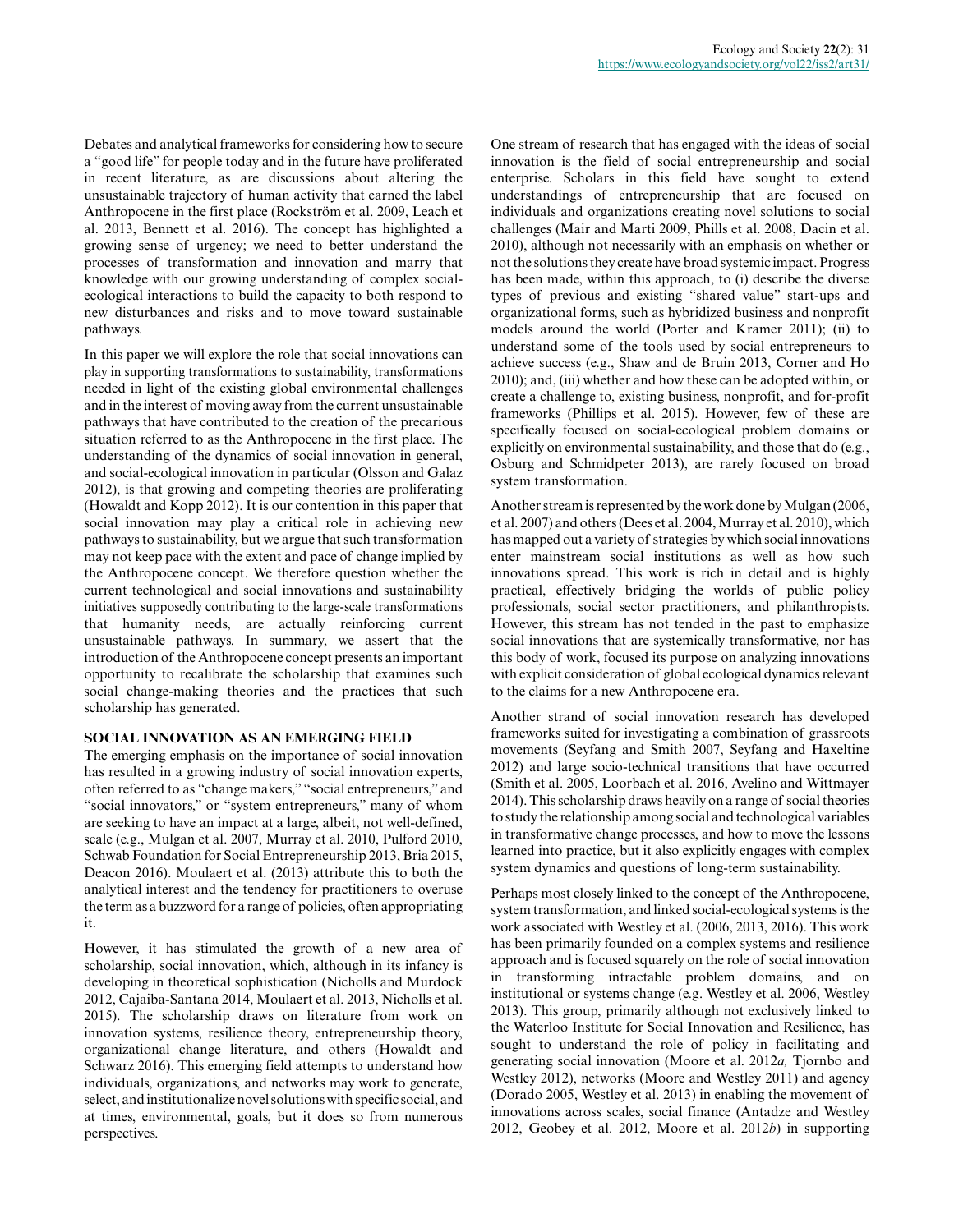alternative pathways, and cultural shifts (Moore et al. 2015) or power changes (Moore and Tjornbo 2012, Moore et al. 2014) in creating room for social innovations to emerge and take hold. However, to date this work has also not explicitly engaged with the concept of the Anthropocene, and as in the case of the previous theories, the sense of urgency, the scale of the desired change and the normative challenges this presents has not been adequately addressed.

In sum, from reviewing the emerging strands of social innovation research, we believe that the challenge remains to address the inextricable link between social systems and ecosystems and to adopt a time frame for exploring change implied by the concept of the Anthropocene. Although some of the above work has emphasized the social-ecological links (Biggs et al. 2010, Walker and Westley 2011, Westley et al. 2011, Olsson and Galaz 2012) or has examined the temporal nature of social innovation throughout history (Mumford 2002, Mumford and Moertl 2003, McGowan and Westley 2015), this work needs further development to reach its potential. Therefore, we argue that conceiving the current geological epoch as the Anthropocene potentially represents a game-changer for social innovation research. We accept the definition of game-changers as as macrotrends that are perceived to change the rules of the game. that is, to change how society is organized and defined by today's understandings, values, institutions, and social relationships (Avelino et al. 2014).

### **SOCIAL INNOVATION IN THE ANTHROPOCENE**

The Anthropocene concept highlights the double-edged sword presented by social innovation. The Anthropocene era, and particularly the period from the 1950s onward, has been deemed a significant period referred to as the "Great Acceleration" (Hibbard et al. 2007, Lewis and Maslin 2015, Steffen et al. 2015, Gaffney and Steffen 2017). During this period, the global population has doubled, and economic activity has exploded, which has been linked to substantial growth in a range of national industrial and household indicators, such as the use of chemical fertilizers, telephones, the number of fast food restaurants, total real GDP, foreign direct investment, along with infrastructure development such as the damming of rivers (Steffen et al. 2015).

Although the increases in these and other indicators contributed to improved human well-being in several regions in the world, largely favouring the Global North or the elite in the Global South, it also had a major influence on interlinked physical, chemical, and biological processes of the Earth system (Steffen et al. 2011). Therefore, coinciding with the social, technological, and economic change was a similar rapid growth in factors indicating environmental degradation, such as atmospheric carbon dioxide concentrations, coastal zone nitrogen flux, tropical rainforest and woodland loss, and biodiversity loss (Steffen et al. 2015). This has reduced ecosystem resilience and caused these systems to reach or cross critical thresholds and tipping points to more degraded states (Lenton et al. 2008, Rockström et al. 2009), which in turn is threatening human existence because of our dependence on functioning ecosystems. Therefore, human ingenuity and innovation capacity, whether social or social-ecological has driven the current unsustainable trajectory; it has in fact produced the conditions we call the Anthropocene (Westley et al. 2011). Consequently, the challenge

that the Anthropocene concepts presents is to understand if, and how, we are to create a "good Anthropocene" (Ellis 2011) from a social innovation perspective. We claim that the gravity implied in such a discourse demands that social innovation scholars will need to grapple with three interlinked, strategic imperatives.

The first strategic imperative involves the need to expand our analysis of social innovations to include consideration of the dynamic nature of social-ecological system interactions. This perspective involves recognizing the urgency of action as the impacts associated with the Anthropocene begin to manifest in a many-fold transgression of planetary boundaries. The second strategic imperative directly relates to the notion that the concept of the Anthropocene is, and its implications are, inherently systemic and integrated. We draw on the concept of "pathdependence" from systems thinking that generally refers to the idea that there are a limited subset of possible outcomes that can be result based on the history of the system (e.g., Arthur 2009). Therefore, if the innovation proposed does not actively alter the path that underlies the Anthropocene, the innovation may end up reinforcing them. Thus, we use the concept of "bricolage," as a heuristic to ensure proposed innovations in the Anthropocene actively break from the path-dependence of the system. Social innovation scholars will need to develop methods of evaluating the degree to which innovations in fact contain, in their initial design or through a process of bricolage, the reconciliation of social and ecological elements. Even the most seemingly social challenges (gender inequity, for example) may shape, and are shaped by, changes in ecosystems, and thus, innovative programs in this domain should include elements that reflect that link. That is, social innovations must not just consider innovations that help us respond to the global environmental changes that are documented as part of the Anthropocene era, rather, innovations are needed that can move the global trajectory away from this trend, so that humans become a positive force in their relationship to ecological systems. Although the need for integration is widely recognized in the ecological and social sciences focused on sustainable development goals (Norström et al. 2014, Hajer et al. 2015), there has been little explicit integration of this thinking into social innovation research.

Finally, we argue that a third strategic imperative relates to the temporal urgency that the Anthropocene discourse highlights. Social innovation must be seen as a cross-scalar, strategic enterprise, with agents capable of accelerating the movement of an idea from invention to institutionalization, at a speed that thus far, appears unprecedented in previous paradigms of social transition or transformation. That is, if we take seriously the idea of the Anthropocene and the need to prevent the crossing of further tipping points or planetary boundaries (Steffen et al. 2015), social innovations will need to move through the entire innovation process faster than ever before. Whether this is possible remains to be seen, but at the very least, there is a need to integrate the concept of time more meaningfully into social innovation theory.

We explore the three interlinked, strategic imperatives for social innovation research in the Anthropocene. In doing so, we review how current social innovation efforts are falling short of confronting the factors that have contributed to the Anthropocene and therefore, falling short of confronting issues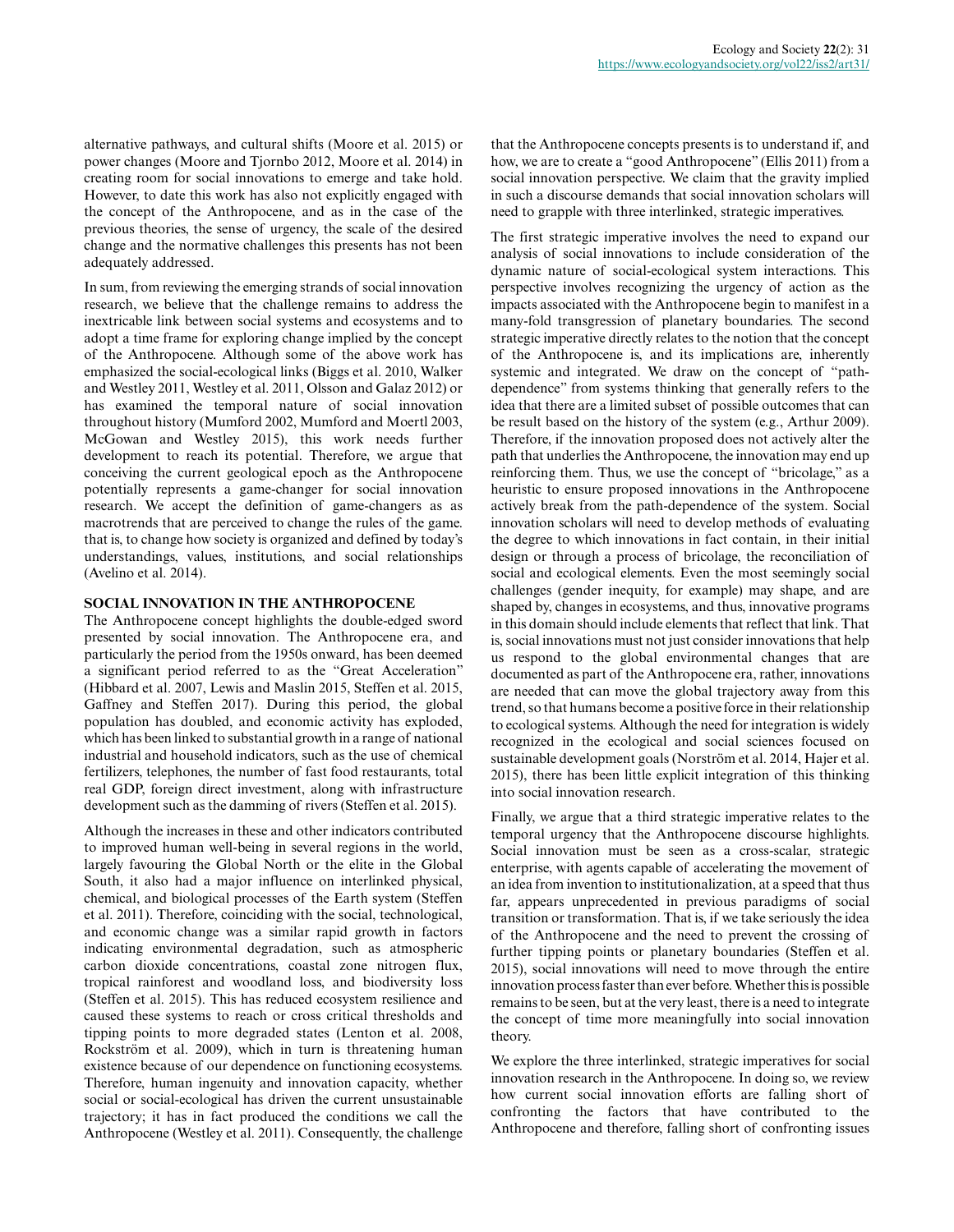that may threaten the resilience of humans and numerous other species on Earth. If the theory and practice of social innovation ignores the game-changer posed by understanding the concept of the Anthropocene, it may quickly become irrelevant. Our discussion of current efforts is based less on the scholarly work reviewed above, which to date has largely been confined to theory development and limited case comparisons, but rather on the extensive surveys of social innovation initiatives conducted by philanthropic foundations and government sponsored think tanks, such as the Young Foundation, NESTA, EU Policy on Social Innovation, European Commission, Oxford Saiid School with Skoll Foundation, Schwab Foundation, and Ashoka Foundation, which support socially innovative initiatives in various regions of the world. Given our focus and purpose, we specifically narrowed our search to reports and reviews that included the terms "environmental" and/or "sustainability" as well as "social innovation" because these presumably have made the most explicit attempt to consider issues relevant to the Anthropocene argument. Our review included English language reports only and we recognize that limitation. Our selection also focused on reports published in the last decade to capture the most cutting-edge efforts.

## **STRATEGIC IMPERATIVE #1: CONFRONTING THE SOCIAL-ECOLOGICAL CHALLENGE**

Although some social innovation initiatives are explicit in their orientation toward environmental challenges (e.g., Murray et al. 2010, Skoll Foundation's 2015 environmental sustainability program), for the majority, innovation is frequently not connected to any ecological context at all. Instead, the sole focus and rationale for social innovation is upon improving social connectivity, cohesion, and inclusiveness and the ability for individuals to participate in the market. For example, the European Commission's program on social innovation includes numerous activities, one of which is the Social Innovation Competition that awards three winners each year with a financial prize and other support, such as training in the Commission's social innovation academy (see European Commission 2016). The past year's competition focused on refugees, and award winners focused on innovations such as a virtual reality platform that allowed users to understand the experience of being a refugee, and an educational and training program for furniture production, language, and additional job application support for refugees and migrants (European Commission 2016). Although these programs will ideally improve the socially isolating experience often associated with refugees specifically and migration more generally, they do not consider the broader socialecological system in which these challenges emerged, nor do they connect them with any consideration of the Anthropocene (see also Pulford Addarii 2010).

Research from disciplines outside of social innovation has demonstrated that when critical ecological thresholds are crossed, degradation in the social system can and often does follow (e.g., Homer-Dixon 1999, Kinzig et al. 2006, Cinner 2011). In addition, the social costs and benefits that follow from the activity that caused the degradation are not evenly distributed. The result is that the acknowledgement of social costs of ecological degradation are slowed if not suppressed altogether. For example, the social costs of environmental degradation caused by the extraction industries are more likely to be experienced by local

and indigenous communities (see, for instance, Mascarenhas 2007, Booth and Skelton 2011, McCarthy et al. 2014), while the benefits are reaped by those who already possess economic and political power, but who often reside in other geographic regions (Carmin and Ageyman 2011). This inequality obscures an accurate coupling and the related estimation of the linked social and ecological costs and benefits. One example of this paradox involves the Green Revolution, which included the introduction of specific agricultural techniques, but was embedded in the broader industrial complex and global economic system (for a much fuller discussion, see Cleaver 1972, Freebairn 1995, Shiva 2016). In the short term, food insecurity was reduced for millions of people, but the approach caused longer term damage to the environment, and created social vulnerability for millions of other people because of volatility in the pricing mechanisms that shape the world's global food system (Godfray et al. 2010). Another example is that violent uprisings in countries where the environment has been degraded still come as a surprise (Homer-Dixon 1999).

Ultimately, we argue that the Anthropocene construct demands us to consider that any innovation has both a social and ecological element - that is, one cannot have a social innovation without an ecological impact, nor an ecologically-based innovation without considering the social impact (Olsson and Galaz 2012, Moore et al. 2014). Too many examples of addressing only one side of the equation continue to be promoted in the literature on social innovation, such as the prominence and accolades often given to the emergence of small-scale, collective action arrangements as successful social innovations (e.g., Mulgan et al. 2007). The challenge lies in their predominantly social (and often economic) focus. One widely studied case, profiled for its success, involves the Maine lobster fishery system, known for its sophisticated collective action and multilevel governance system, which has resulted in a sustained, regulated, economically valuable lobster fishery (Acheson 1988). Upon closer inspection, the Maine fishery seems to have followed the historical pattern of fishing-down food webs (Jackson et al. 2001) and has been linked to the depletion of the cod fishery, because the absence of cod enabled the expansion of species lower in the food web, such as lobsters. Lobster fisheries have become a type of coastal monoculture along the northeastern U.S. coastline, with the majority of the lobster population being artificially fed herring that is supplied as bait in lobster pots (Grabowski et al. 2010). The lobster has a high market price, which has helped to sustain the social organization and economic viability of the fishery. However, given the loss of functional diversity in the marine system, the socialecological system is now highly vulnerable to disturbances, such as lobster disease. If such a "surprise" occurs, the lobster population might be decimated over huge areas, perhaps triggering a shift into a very different social-ecological system in which coastal waters no longer provide a viable livelihood for local fishermen (Steneck et al. 2011). Given that lobster fishing is central to regional identity, and to other food-related livelihoods, the potential loss of lobster fishing could have severe detrimental social and cultural impacts that go beyond the obvious and immediate economic impacts.

Similarly, focusing only on the ecological or biological aspects as a basis for decision making for securing ecological integrity and promoting sustainable development may also lead to conclusions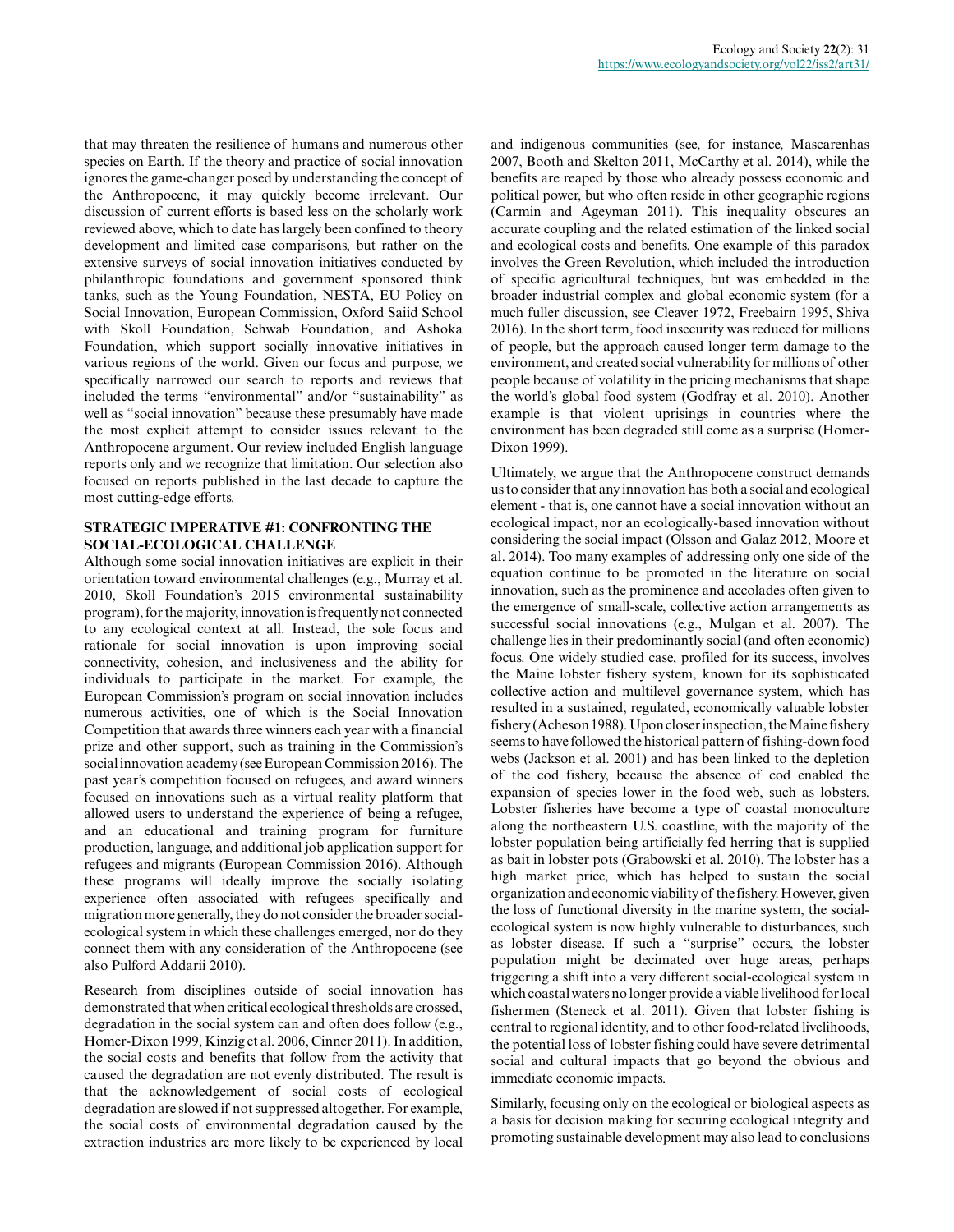that are too narrow. A case in point is the establishment of the Maya UNESCO Biosphere Reserve in Guatemala (Manuel-Navarrete et al. 2004). The goal was to preserve the remaining rainforest that coevolved with Mayan culture for centuries. The Guatemalan Congress established the reserve in 1990 according to strict biological criteria dictated by external experts and with little or no consideration of cultural and social implications. The response from local people and resource users was violent, and the establishment of the reserve resulted in a decade of struggle between conservationists and local people (Sundberg 2006). This, in turn, led to the development of more participatory conservation strategies, but the integrity of the Mayan forest remained at stake (Taylor 2010).

The Maine and Guatemala case studies illustrate that a focus on interconnected social and ecological systems is of crucial importance but is a difficult challenge. We assert that the tendency to focus on either the social or the ecological or the economic may have been reinforced by models such as the "triple bottom line" framework that gained prominence in support of the concept of sustainable development (Fig. 1). The discourse in social innovation is rife with language and references "to accelerate market innovation to meet social and environmental goals" (Murray et al. 2010:193). We argue that the Anthropocene construct indicates a need to re-envision the relationships among these elements, where the social and economic elements are viewed within the ecosystem (Fig. 2). Without it, some social innovation scholars continue to push market-based growth and "trade off" thinking that inevitably contributes to perpetuating the same negative social-ecological feedbacks and relationships (Folke et al. 2016).

**Fig. 1**. The social, environmental, and economic pillars often associated with sustainable development and "triple bottom line" thinking (a) has often led to trade-off decisions that either neglect the social-ecological, or strongly favor the economic (b). llustration: Jerker Lokrantz, Azote, for Stockholm Resilience Centre.



Ashoka Foundation's Full Economic Citizenship program may run such a risk, although this certainly is not an inevitable outcome. The Full Economic Citizenship program is aimed at ending the exclusion of two-thirds of the world's population from global markets and to ensure that every individual has the ability and choice to engage in local and global economies, specifying that this may be as "consumers, producers and creators of wealth" (Martinez 2010). The potential of this program to alter financial resource flows does create an important opportunity for system transformation, but only if this shift is accompanied with changes in authority, changes in norms, beliefs, and values and the way those are institutionalized in law, policy, and in financial products, and if this alters a set of social feedbacks with the surrounding ecosystems. Otherwise, simply supporting the growth of more producers and consumers will ignore the need to support a shift in how production and consumption could be developed to consider ecological feedbacks, so as not to repeat existing global patterns (Spaargaren and Mol 2008, Enfors 2013).

**Fig. 2**. Economic and social elements must be understood to be nested within ecosystems, not as separate elements to be traded off. llustration: Jerker Lokrantz, Azote, for Stockholm Resilience Centre.



Last, the Anthropocene construct indicates that the current global trajectory must be altered significantly enough that humans will become a positive force on Earth. Many of the existing social innovations that have been documented in relation to the environment focus on simply reducing humans' footprint on the planet (e.g., Pulford 2010, Skoll Foundation 2015). For instance, Mulgan et al. (2007) describe how the reality of climate change requires that humans think about transportation, energy, housing, and urban design and development in new ways, all to reduce carbon emissions, while Murray et al. (2010) highlight a home insulation program in the UK as a social innovation. The Anthropocene construct would indicate this reduction of human impact is necessary, but it may be insufficient because questions remain about whether these same initiatives, such as insulating a home, have the potential to fundamentally rewire humanenvironmental relationships. Instead, the need exists to generate, adopt, and institutionalize innovations that build on a vision that humans can be a positive force on this planet (Bennett et al. 2016). For instance, ideas such as regenerative economies, integrated fish farms, and agricultural systems that create more nature when used would not only minimize impact, but would ensure humans are contributing to the restoration, renewal, and regeneration of the Earth's biosphere (Olsson and Galaz 2012).

To summarize, the Anthropocene concept is a game-changer for social innovation research in that it demands the social-ecological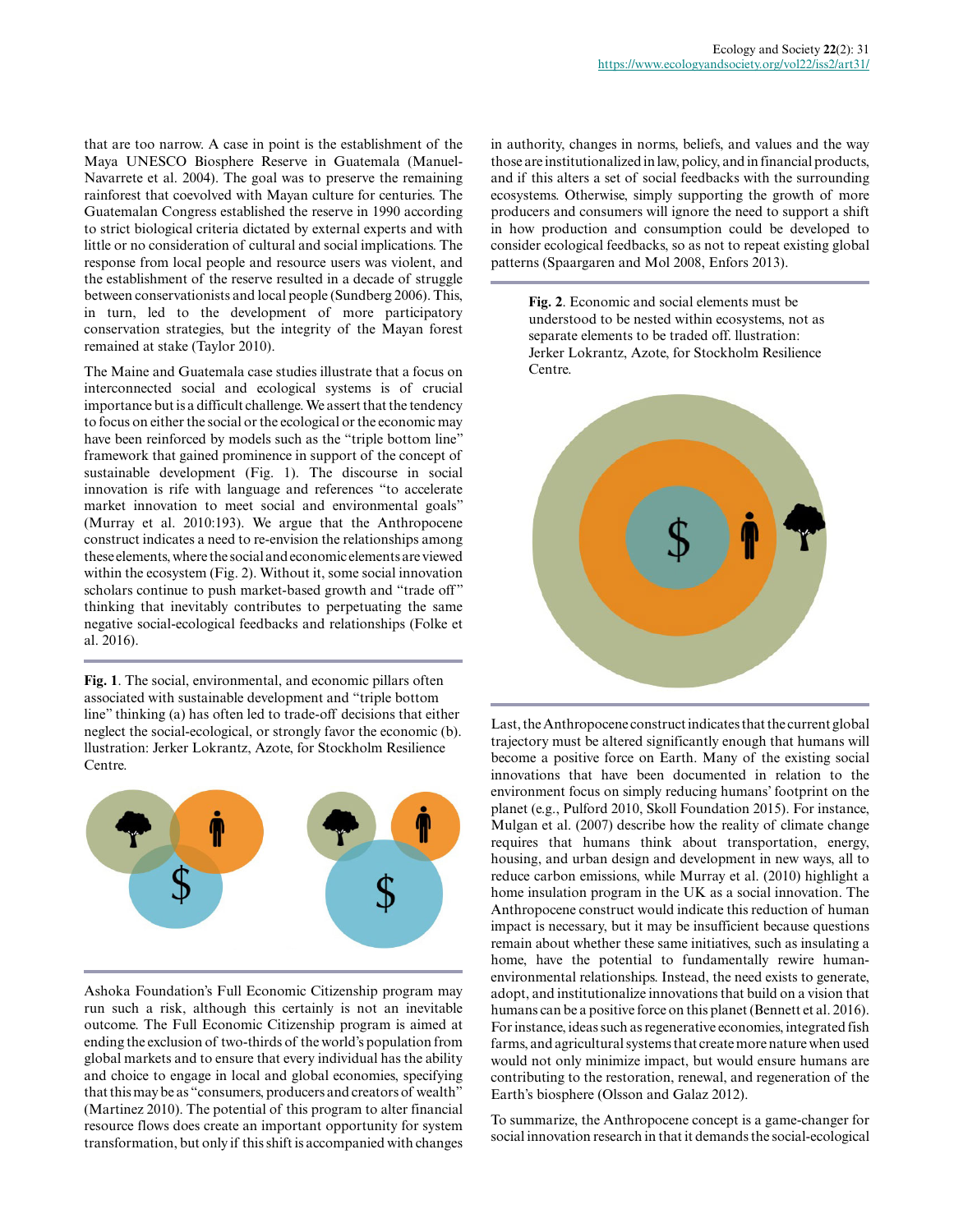context be considered for any innovation. Current research and practice of social innovation is largely content to treat social innovations as if they have little or no relationship to ecological considerations. Because this separation of the social from the ecological is at the heart of the dynamic that has created the current unsustainable pathway, a broader, more persistently holistic definition of social innovation is required, despite the interdisciplinary challenges of doing so.

## **STRATEGIC IMPERATIVE #2 - CONFRONTING PATH-DEPENDENCE AND THE BRICOLAGE CHALLENGE**

The concept of "path-dependence" in systems thinking, in its basic form, refers to the fact that "history matters" and that there are a limited subset of possible next steps that can be taken based on the history of the system (Arthur 2009). In many ways, if we do not actively alter the path that underlies the Anthropocene, we will end up reinforcing it. We argue that by using the concept of bricolage, the path-dependence of the system can be altered and wholly new systemic opportunities opened up. Social innovation research based on complex systems thinking and resilience has found that innovative solutions that truly have a systemic impact are not just about a single invention or novelty (Westley et al. 2006, Goldstein et al. 2010, Moore et al. 2015). Instead, social innovations typically involve the recombination of pre-existing and new ideas, concepts or technologies to form something novel (Murray et al. 2010). This act of recombination has been termed bricolage, drawn from the junk collectors in France and defined as making creative and resourceful use of whatever materials are at hand, regardless of their original purpose (Westley 2013).

Westley (2013) outlines an illustrative example of bricolage using the case of Barefoot College, established originally in India. The Barefoot College concept is not a single idea; it combines work on education, gender empowerment, rural electrification, health, and more, all while challenging the conventions of village life, professional associations, and traditional culture, which in turn, are linked to institutions that are global in nature (Roy and Hartigan 2008). The initiative is rooted in a Ghandian tradition, with a focus on providing a platform for villagers to learn from each other to solve basic needs (Westley 2013, Barefoot College 2016). The approach of Barefoot College has combined training individuals in the use of nonfossil fuel energy technologies such as solar energy for heat and light, but it was initially done with a special emphasis on training grandmothers and building technical capacity in illiterate and uneducated communities while empowering women (and later youth), by connecting them with governance systems and using social entrepreneurship approaches (Barefoot College 2016). In this case, the individual elements themselves were not novel: solar energy is increasingly widespread, gender empowerment has long been a development priority, and social enterprise is frequently embraced in poverty alleviation programs. However, it was the juxtaposition of elements not normally combined that allowed Barefoot College to begin to address a cluster of intractable problems including gender inequalities, and health, education, and energy needs of rural villages in the India and later, other countries (Westley 2013).

We would argue that not only does the concept of bricolage help to illuminate the multifaceted nature of successful innovation, but that the concept of the Anthropocene should simultaneously sharpen and broaden the focus of social innovation research to capture innovative ideas and initiatives that deliberately address integrated social-ecological issues. Single variable interventions, even if an original idea, cannot begin to address root causes, and may even accelerate the dynamics described in the Anthropocene concept. Yet, the typical focus on individual inventors and "hero" entrepreneurs in social innovation has led to a fixation on ideas and initiatives far too narrow in scope. Thus, the vast majority of the ideas that are currently documented in social innovation literature could be characterized as "single variable solutions."

An example of this challenge in practice includes the numerous initiatives developed or funded under the banner of social innovation that have focused on the use of digital technologies (e.g., Bria 2015) for a wide range of social and environmental issues. For instance, drones have been used to enhance animal and bird monitoring in parks and protected areas (Boss 2015), mobile technology is being utilized to improve access to maternal, newborn, and child health information and at times, treatment (e.g., Sandhu 2011, Bryson 2013), and mobile apps are increasing the accessibility to market prices for farmers (Lehr 2008). Missing from these discussions and analyses is consideration of the impacts of these initiatives if they are not clustered with other innovations that address the broader systemic impacts.

For the purpose of illustrating our point, we use the case of the Mobile Alliance for Maternal Action (MAMA) program that began in Bangladesh [\(http://www.unfoundation.org/what-we](http://www.unfoundation.org/what-we-do/issues/global-health/mobile-health-for-development/mama.html)[do/issues/global-health/mobile-health-for-development/mama.html](http://www.unfoundation.org/what-we-do/issues/global-health/mobile-health-for-development/mama.html)). The MAMA program includes 300 organizations in 70 countries, is projected to reach 1.4 million women, and uses mobile technology to provide text messages that provide timely information for pregnant women and new moms about healthy practices and what may be accessed through local health services. The program's reliance on the digital mobile technology is an incredible program that has already rapidly enhanced the educational initiatives being undertaken to support maternal, newborn, and child health. In terms of "bricolage," this case highlights the combination of existing health information, technology, and combines new actors, such as the private communication and mobile technology companies with international development aid agencies. Moreover, given the valuable role that new or different forms of knowledge can play in innovation, the transfer of knowledge to new mothers may generate a capacity for further social change, extending beyond newborn and child health. Therefore, we do not want to simply critique and diminish such efforts. However, we believe the integrated social-ecological challenges of the Anthropocene push us to further consider the reality that mobile technologies currently rely on nonrenewable resources, many of which are mined in the very countries where the maternal, newborn, and child health educational technology initiatives are targeting. Although regulatory standards are being made more stringent by many governments, and the mining industry itself is adopting standards to address the social and ecological impacts of their operations, the ecological degradation that results from mining are well understood (Plepys 2002).

Furthermore, the impacts of digital technologies are not only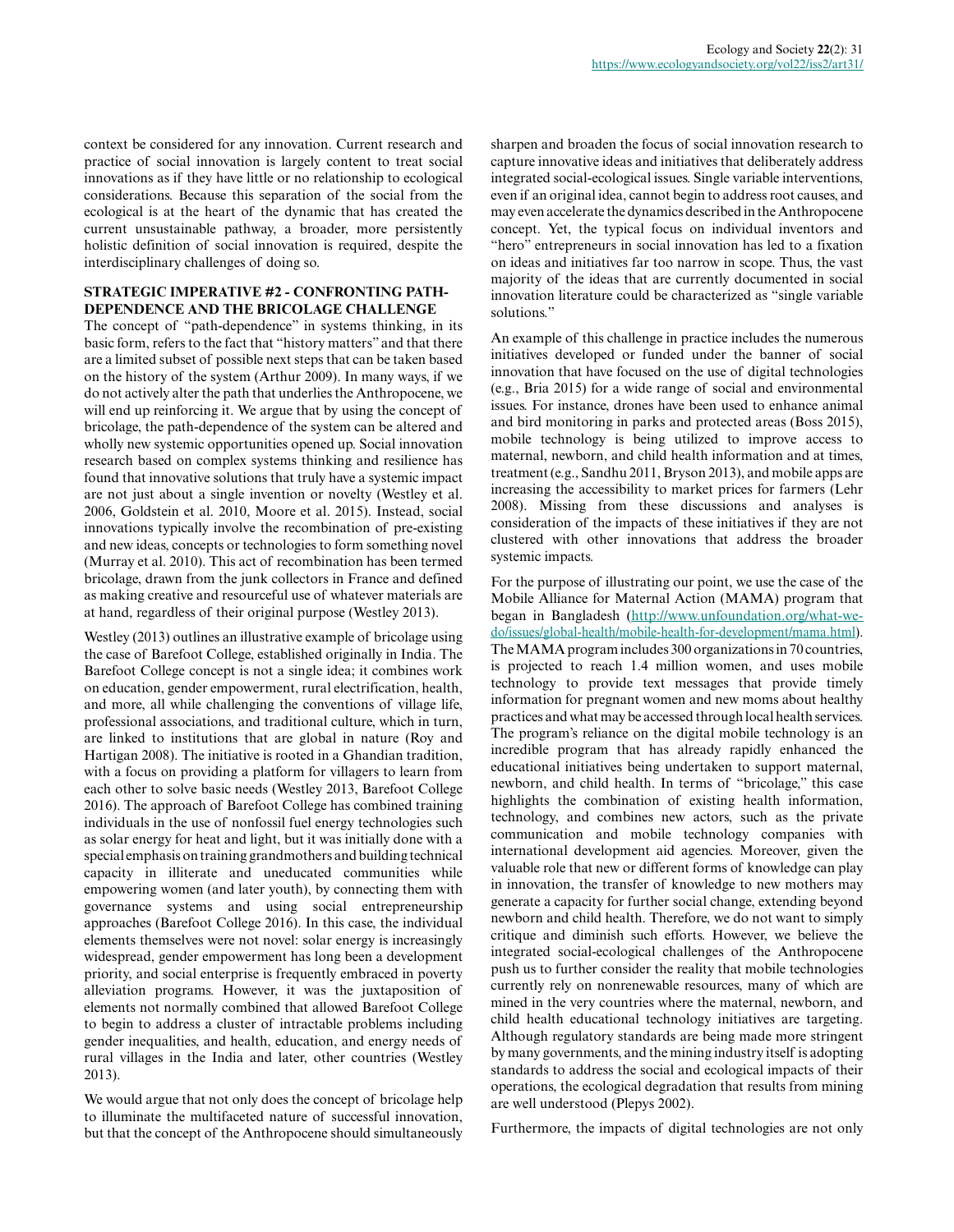the up-front consumption of nonrenewable resources, but also the hazardous nature of e-waste. Again, many of these nations where the digital "social innovations" are being introduced, are the same areas of the world that have been targeted for e-waste transport from other countries (Iles 2004). Additionally, arguably one of the main beneficiaries of such solutions is the mobile phone companies themselves, often based in the Global North, and the digital innovations are then only further strengthening already dominant communications and technology companies (Wade 2002). We would argue that these anticipated and quite wellunderstood consequences run counter to a definition of social innovation that seeks to alter existing authority, power, and resource flows, norms and values, and social-ecological feedbacks that created the problem in the first place. Moreover, the innovative use of technology may address localized, short-term, immediate problems related to human well-being, but it does not address the long-term effects of social justice or impacts to the Earth's biosphere and its planetary boundaries and the need for humans to become a positive force on those systems.

By ensuring that social innovators actively reflect on the pathdependence of the system they are hoping to transform, in the context of the Anthropocene, and utilize heuristics such as bricolage, there is a better chance that such innovations will not reinforce the anthropogenic changes that led to the Anthropocene. This kind of critical reflection on the history of the system, in the context of the Anthropocene will fundamentally change the research and practice of social innovation. Bricolage is an approach that brings together very different ideas, concepts, philosophies and when paired with the notion of pathdependence can enable innovators to break from existing system pathways that may reinforce the Anthropocene. Initiatives that do not embody this kind of critical reflection on the pathdependence are not likely to be truly transformative.

## **STRATEGIC IMPERATIVE #3 - CONFRONTING THE SCALE CHALLENGE**

Social innovation is strongly oriented around the concept of scale, at times used interchangeably with the notion of having a significant impact (Evans and Clarke 2011, McPhedran Waitzer and Paul 2011, Bradach and Grindle 2014). Too often, the discussion focused on scale becomes primarily based on numbers, such as the need to diffuse and replicate a specific innovative product or program to the largest number of people possible, even when scholars recognize the need for more transformative change (e.g., Ross 2014). For instance, Schwab Foundation (2013:5) states "We need to unleash a whole new wave of social entrepreneurs and help existing models with proven impact grow to scale much more effectively." Murray et al. (2010) and Deacon (2016) highlight the numerous pathways to achieving such scale in public and private sectors, ranging from e-procurement to securing additional supply chains to expand production. This conception of scale is known as "scaling out" (Westley et al. 2014, Moore et al. 2015), and typically, an emphasis is placed on efficiency while ensuring social innovations suit a local context. This perspective for scaling innovation relies heavily on the approach used when scaling technological innovation, and reinforces a neoliberal growth paradigm as the basis for social innovation, thereby ignoring the real challenges associated with growth-fixated thinking in the Anthropocene. As Murray et al. (2010) warn, within this paradigm the tendency exists for incumbents to coopt the innovation in order to more closely align with the current unsustainable system. A more promising discussion by Schwab Foundation and Bertha Centre (2017) note that a redefined version of scaling involves influencing the linkages and interconnections within systems, rather than focusing on extending reach to a large number of beneficiaries with a predefined solution.

The literature that has moved beyond scaling out, recognizes the need to scale "up," by altering institutional structures and processes (Westley and Antadze 2010, Westley et al. 2014) and scale "deep" to shift deeper, cultural beliefs, values, and ways of being (Moore et al. 2015). These ideas illuminate how the Anthropocene concept calls for an increased understanding of large-scale systemic changes at the social-ecological scales that matter; that is, having an impact at the scales that matter for the Anthropocene will require consideration of scaling out, up, and deep. How and under which conditions new ideas, experiments, and initiatives can have systemic impacts at the scales that matter for these concerns warrants social innovation scholars' attention.

What becomes especially pressing when considering the global scale patterns that the Anthropocene highlights is that the recent history of scaling solutions to solve global social and environmental problems has been highly problematic. Researchers have analyzed such attempts, including the Green Revolution cited earlier, but also the Green Revolution Africa (Daño 2007) and Farming the Sea—part of a "blue revolution" in the oceans using aquaculture (Environmental Justice Foundation 2004)—and criticized them for the manner in which they repeat past patterns.

Another example involves the uptake of biofuels. Biofuels emerged as an important and promising alternative to fossil fuels, thus their increased use was, and is, promoted as a way to tackle climate change (Tirado et al. 2010). At times, biofuels have been identified as a social innovation, and categorized as worthy of investment (e.g., Endres 2012, Martin 2016). When adopted locally or by only small groups of people within a city or community, biofuels showed great promise. However, when biofuels became more widely adopted at the global level in the mid-2000s, numerous negative effects followed that were generally unexpected to the original small-scale groups experimenting with this fuel source. Specifically, the shifts in land use to grow biofuel crops had significant impacts on water resources, biological diversity, and created increased food security issues now that land was being used to cultivate fuels instead of food (Grau and Aide 2008). Furthermore, several instances of a state government and/ or multinational corporations acquiring land to devote to biofuel crops have been identified as involving land grabbing, where local communities were displaced without prior, informed consent, compensation, and at times, directly through violence or threats (Aguilar-Støen 2016). Much of this land has been documented as being traditionally used for subsistence farming, and when converted to biofuels, food insecurity followed for the most marginal populations, which in turn has led to increased inequalities and conflicts (Borras and Franco 2010). The challenge is that the attempt to scale this particular innovation was eventually embraced by, and quickly entrenched within, industrial agriculture and forestry production systems. The consequence, as Dauvergne and Neville (2010) highlight, is that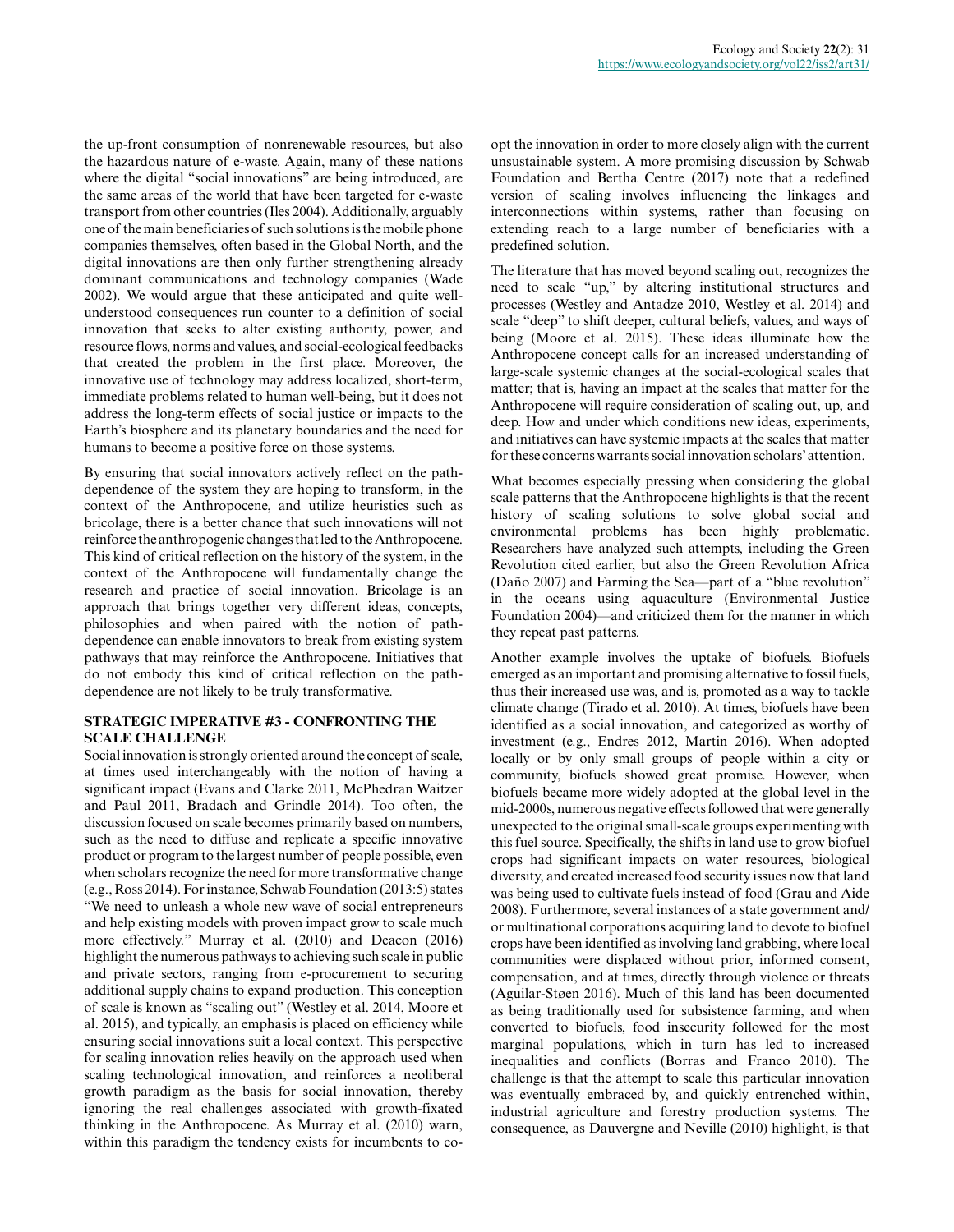biofuels simply became a discourse about sustainability and innovation that only reproduced and reinforced existing concerns about the energy system, including the market-based approaches to environmental governance, and the problem of historical statesociety land tenure.

Without paying attention to social and ecological linkages across multiple scales when scaling an innovation, we will merely shift the problems to other sectors or to future generations. If the social-ecological relationships are missing, evidence indicates that we can anticipate that innovative solutions will reproduce problems rather than resolve them. The question remains about how a social innovator can "see" the social-ecological linkages across scales in which they may be directly working, and how can research help to reveal those linkages across scales that matter in the Anthropocene. For instance, understanding the connections between climatic systems, food price volatility, and social unrest is crucial to mitigate and minimize both social and environmental risks at local to global levels (World Economic Forum 2015). Research has begun to identify the notion of telecouplings, defined as the often hidden connections between problems or vulnerabilities in different places (Adger et al. 2009, Liu et al. 2013). Although these are challenging at any scale, telecouplings are particularly problematic or difficult to make visible at a global scale, which many scholars have demonstrated when mapping and describing the Anthropocene (Galaz 2014, Brondizio et al. 2016, Liu et al. 2016). For example Eakin et al. (2009) use the case study of coffee production in Vietnam and Mexico to show how the consequences of food production are not accounted for in governance institutions across more distant and temporal spatial scales.

Despite the challenge these hidden linkages create, it is unlikely that a social innovation will have a system-changing effect if it does not tap into and rewire these social-ecological teleconnections or relationships. In addition to requiring social innovation researchers to begin to attend to social-ecological system scales and telecouplings in their investigations, the concept of the Anthropocene also sets new temporal constraints to be considered in social innovation research. Rockström et al. (2009) emphasizes the need for speed to deal with the large scale changes associated with the Anthropocene. The social innovation literature likewise recognizes the urgency for social change in the face of challenges such as climate change (e.g., Murray et al. 2010). Yet, analyses of historical case studies have demonstrated that the arc of a social innovation that is likely to cause systemic, transformative change may take as long as 150 years (Westley et al. 2016). Therefore, the Anthropocene construct highlights a challenge that is worthy of consideration by social innovation scholars, but also by the philanthropic investors and practitioners pushing for social change; that is, how can we achieve change at the scales that matter, in terms of scope, and in terms of time scales? The vast majority of case studies in social innovation literature examine initiatives that are less than a decade old. Thus, while they may indicate that some "seeds of change" have been planted, there is little long-term assessment about the role of temporal scales with regard to the dynamics of these socially innovative initiatives.

Related to this issue though, is the paradoxical tension raised by the need for speed and the desire for a "good" Anthropocene that keeps social and ecological justice issues at the forefront of new social innovations. The same social innovations that may be fast, or that might match the temporal scales that matter to the Anthropocene, may not necessarily be those that are just or desirable. Social innovation research needs to confront this tension to grapple with the many normative implications that the Anthropocene construct reveals. For example, Merrie and Olsson (2014) demonstrated how the idea of marine spatial planning that was primarily developed in Australia, Belgium, and the UK as a tool for linking social and ecological dynamics was scaled-out and spread across the world. But as the approach to planning became adopted by various countries, the linkage between the social and ecological, and what appeared "good" about the innovation, was actually lost in some instances as it spread to other locations. This example reinforces that responding to Anthropocene challenges quickly, puts the spotlight on the additional challenge of the normative decisions associated with determining what is and will be "good," with the usual considerations of "for whom and for what," and how to retain those elements at scales that matter to all people and the planet (Schmidt et al. 2016).

In summary, we contend that social innovation scholarship and practice needs to grapple with the cross-scalar nature of the issues associated with the Anthropocene, which requires moving away from thinking about impact and "scaling" only as growth and diffusion. Scales may be temporal, biophysical, or based on social organization, but understanding which scales matter, and when they matter, remains a question for exploration. The concept of the Anthropocene signals that humans and the planet may not have the same length of time that was available for social innovations in the past. Time always raises a paradoxical tension; transformative change may be urgently needed, but the process of reconnecting humans and the planet in new, just, and sustainable ways is not work that is likely to be easy or quick. The first step though is to begin to explore options, as opposed to neglecting what the Anthropocene highlights.

## **CONCLUSION**

As stated earlier, the academic field and the practice of social innovation is growing. A quick glance at the many articles, initiatives, and reports cited here demonstrate that momentum is building among academic scholars and social entrepreneurs throughout the world who are attempting to understand and change the "business as usual" model, in social services, business operations, and in community development programs. Social innovation is a powerful concept for understanding how social relationships change but the question remains if it can also help provide paths forward for fundamentally changing people-planet relationships.

We believe so, and in this article we have argued that although criticisms abound about the concept of the Anthropocene, the construct does draw attention to the linked nature of the global ecological and social trends about which there is little argument. The idea that we are living in the era of the Anthropocene may still be a heuristic device, but as such it is still a game changer for social innovation theory and practice. In particular, we argue that the concept points to three areas of thought that are strategically imperative and must be accelerated if social innovation theory and practice is to prove transformative and respond to the challenges associated with the Anthropocene. First, we contend that the current debate on social innovation for sustainability lacks a deeper focus on human-environmental interactions and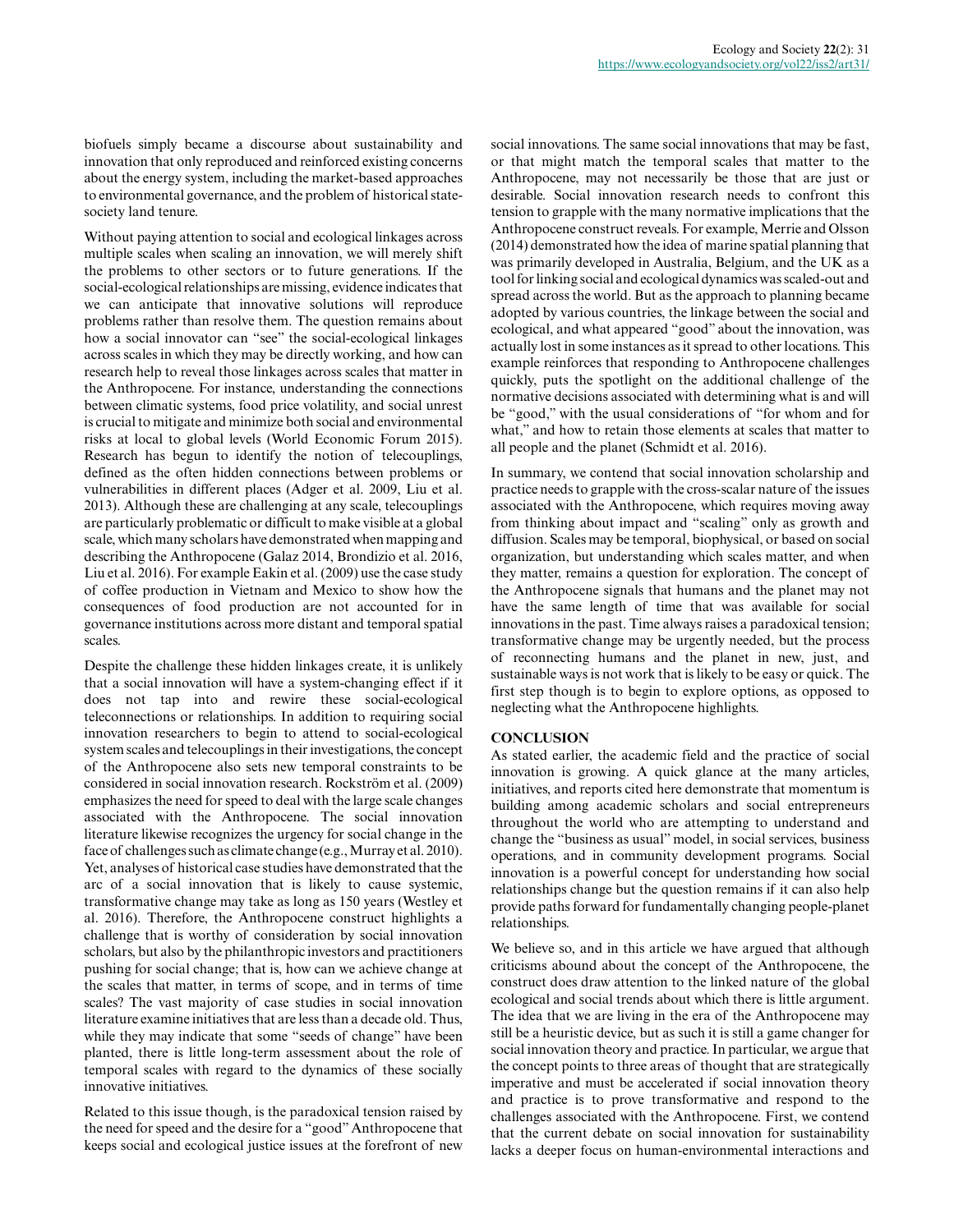feedbacks necessary to understand and achieve large-scale change and transformations to global sustainability. Second, social innovation research must move toward confronting the need for bricolage that includes social and ecological elements to address the integrated and systemic nature of the Anthropocene.

Finally, we put forward the idea that the cross-scalar nature of the Anthropocene requires revisiting both the scope and temporal nature of social innovations that are most typically focused upon by scholars and funders alike. Social innovation that will lead to transformation is not likely to be merely concerned with replication or the adaptation of existing ideas or "scaling-out."

Finding ways to meet the physical and social needs of a growing human population, particularly those marginalized and made vulnerable by current economic arrangements is a laudable goal. But short-term, single variable interventions do not automatically lead to sustainability or resilience. Previous attempts such as the green revolution and biofuel advancement should make us aware that the "humans first" approach can be risky for many reasons, one of which is human dependence on functioning ecosystems. Therefore, we emphasize the necessity of social innovation research and practice that can (re)connect people and the planet in fundamentally new ways. We need to be able to address questions not only on how social innovations will change social dimensions such as the flows of power and authority that underpin social inequality, but also how to generate different landscapes and flows of ecosystem services, maintain functional groups of multiple species and response diversity, support spatial resilience, and steer away from critical thresholds. Only then can we move away from generating innovations that, at best, reduce negative impacts, and at worst, create long-term problems in other areas, toward approaches that help humanity become a positive force on the planet and create a good Anthropocene.

The concept of the Anthropocene challenges social innovation researchers to recognize that nations and a society no longer have the luxury to separate social challenges such as poverty, equality, and employment from the planetary challenges of biodiversity, greenhouse gas emissions, finite resources, and more. This applies not only to the complex challenge of climate change, but also to questions of resource depletion, biodiversity, and other environmental issues. An important part in healing the balance and relationship between people and the planet lies in working actively with bricolage solutions that address innovations in a broader social-ecological systems perspective.

The task ahead is to build a new integrated approach to social innovation. Although this will not be easy, it is critical. We hope the extensive and growing network of researchers and practitioners in the field of social innovation can join us in understanding the possibilities for a changed "game."

*Responses to this article can be read online at:* [http://www.ecologyandsociety.org/issues/responses.](http://www.ecologyandsociety.org/issues/responses.php/9310) [php/9310](http://www.ecologyandsociety.org/issues/responses.php/9310)

#### **Acknowledgments:**

*This research has been supported by the Stockholm Resilience*

*Centre through grants from the Foundation for Strategic Environmental Research (Mistra) and the Swedish International Development Agency (Sida). We appreciate the thoughtful and constructive comments by two anonymous reviewers, and the feedback that we received from TRANSIT project team members on earlier versions of this paper.*

## **LITERATURE CITED**

Acheson, J. M. 1988. *The lobster gangs of Maine,* University Press of New England, Lebanon, New Hampshire, USA.

Adger, W. N., H. Eakin, and A. Winkels. 2009. Nested and teleconnected vulnerabilities to environmental change. *Frontiers in Ecology and the Environment* 7:150-157. [http://dx.doi.](http://dx.doi.org/10.1890%2F070148) [org/10.1890/070148](http://dx.doi.org/10.1890%2F070148)

Aguilar-Støen, M. 2016. Beyond transnational corporations, food and biofuels: the role of extractivism and agribusiness in land grabbing in Central America. *Forum for Development Studies* 43(1):155-175. [http://dx.doi.org/10.1080/08039410.2015.1134641](http://dx.doi.org/10.1080%2F08039410.2015.1134641) 

Antadze, N., and F. R. Westley. 2012. Impact metrics for social innovation: barriers or bridges to radical change? *Journal of Social Entrepreneurship* 3(2):133-150. [http://dx.doi.](http://dx.doi.org/10.1080%2F19420676.2012.726005) [org/10.1080/19420676.2012.726005](http://dx.doi.org/10.1080%2F19420676.2012.726005)

Arthur, B. 2009. *The nature of technology: what it is and how it evolves.* Penguin, London, UK.

Avelino, F., and J. Wittmayer. 2014. *Exploring tools for facilitating transformative social innovation (TSI): lessons from transition facilitation methods.* TRANSIT: EU SSH.2013.3.2-1 Grant agreement no: 613169. DRIFT, Maastricht, The Netherlands.

Avelino, F., J. Wittmayer, A. Haxeltine, R. Kemp, T. O'Riordan, P. Weaver, D. Loorbach, and J. Rotmans. 2014. *Game-changers and transformative social innovation. The case of the economic crisis and the new economy.* TRANSIT: EU SSH.2013.3.2-1 Grant agreement no: 613169. TRANSIT working paper series, Rotterdam, The Netherlands. [online] URL: [http://www.](http://www.transitsocialinnovation.eu/content/original/TRANSIT%20outputs/91%20Gamechangers_TSI_Avelino_etal_TRANSIT_workingpaper_2014.pdf) [transitsocialinnovation.eu/content/original/TRANSIT%20outputs/91%](http://www.transitsocialinnovation.eu/content/original/TRANSIT%20outputs/91%20Gamechangers_TSI_Avelino_etal_TRANSIT_workingpaper_2014.pdf) [20Gamechangers\\_TSI\\_Avelino\\_etal\\_TRANSIT\\_workingpaper\\_2014.](http://www.transitsocialinnovation.eu/content/original/TRANSIT%20outputs/91%20Gamechangers_TSI_Avelino_etal_TRANSIT_workingpaper_2014.pdf) [pdf](http://www.transitsocialinnovation.eu/content/original/TRANSIT%20outputs/91%20Gamechangers_TSI_Avelino_etal_TRANSIT_workingpaper_2014.pdf)

Barefoot College. 2016. *A path to development led by communities.* Barefoot College, Ajmer, India. [online] URL: [http://www.](http://www.barefootcollege.org/approach/) [barefootcollege.org/approach/](http://www.barefootcollege.org/approach/) 

Bennett, E. M., M. Solan, R. Biggs, T. McPhearson, A. V. Norström, P. Olsson, L. Pereira, G. D. Peterson, C. Raudsepp-Hearne, F. Biermann, S. R. Carpenter, et al. 2016. Bright spots: seeds of a good Anthropocene. *Frontiers in Ecology and the Environment* 14(8):441-448. [http://dx.doi.org/10.1002/fee.1309](http://dx.doi.org/10.1002%2Ffee.1309)

Biermann, F. 2014. The Anthropocene: a governance perspective. *Anthropocene Review* 1(1):57-61. [http://dx.doi.org/10.1177/2053](http://dx.doi.org/10.1177%2F2053019613516289) [019613516289](http://dx.doi.org/10.1177%2F2053019613516289)

Biggs, R., F. R. Westley, and S. R. Carpenter. 2010. Navigating the back loop: fostering social innovation and transformation in ecosystem management. *Ecology and Society* 15(2):9. [http://dx.](http://dx.doi.org/10.5751%2Fes-03411-150209) [doi.org/10.5751/es-03411-150209](http://dx.doi.org/10.5751%2Fes-03411-150209) 

Booth, A. L., and N. W. Skelton. 2011. "You spoil everything!" Indigenous peoples and the consequences of industrial development in British Columbia. *Environment, Development and*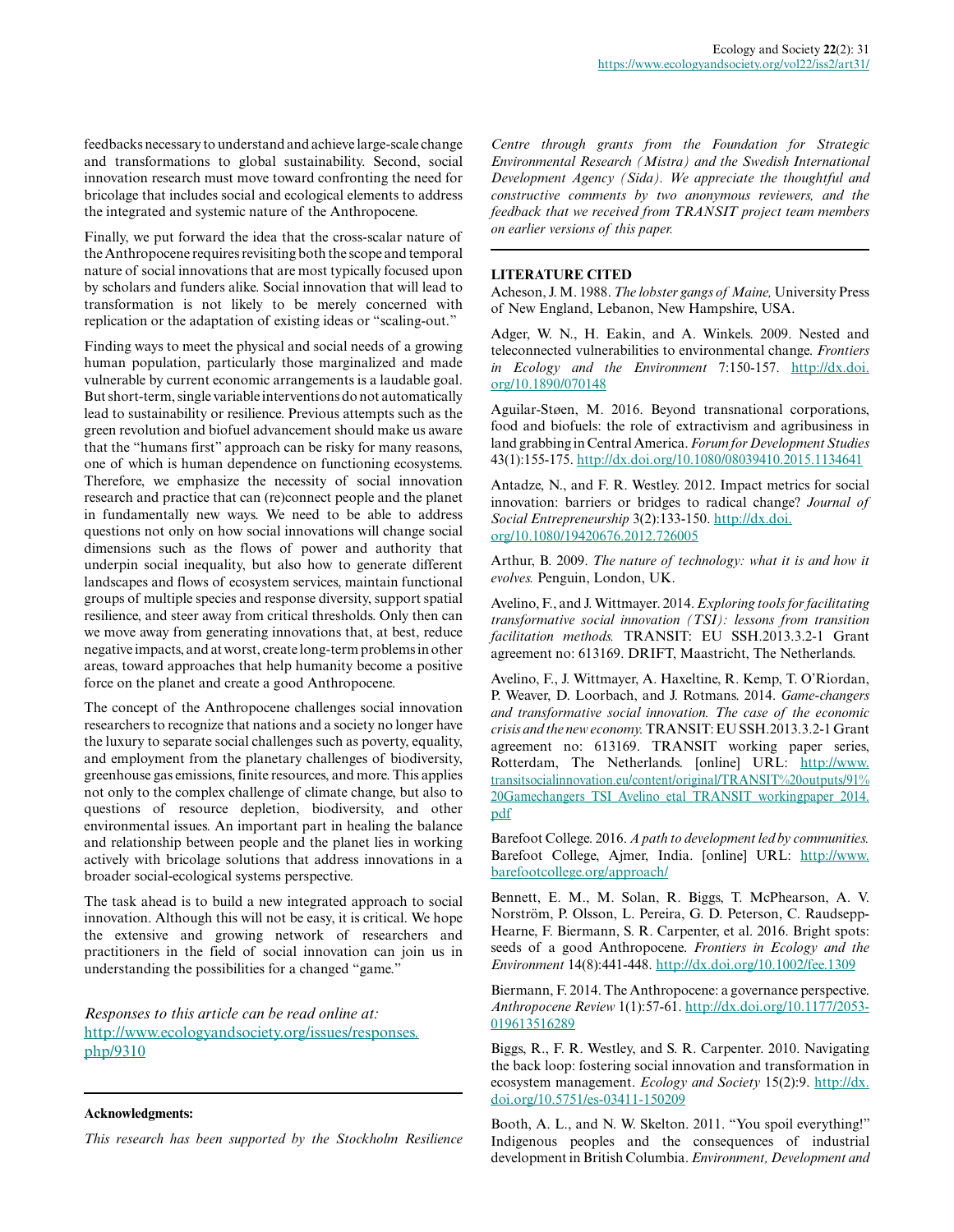*Sustainability* 13(4):685-702. [http://dx.doi.org/10.1007/s10668-011-9284](http://dx.doi.org/10.1007%2Fs10668-011-9284-x) [x](http://dx.doi.org/10.1007%2Fs10668-011-9284-x)

Borras, S. M., Jr., and J. Franco. 2010. *Towards a broader view of the politics of global land grabbing: rethinking land issues, reframing resistance.* International Institute of Social Studies, The Hague, The Netherlands.

Boss, S. 2015. Taking flight for conservation. *Stanford Social Innovation Review* 13(11-12).

Bradach, J., and A. Grindle. 2014. Emerging pathways to transformative scale. *Stanford Social Innovation Review* Spring (Supplement):7-11.

Bria, F. 2015. *Growing a digital social innovation ecosystem for Europe.* European Union, Brussels, Belgium.

Brondizio, E. S., K. O'Brien, X. Bai, F. Biermann, W. Steffen, F. Berkhout, C. Cudennec, M. C. Lemos, A. Wolfe, J. Palma-Oliveira, and C. T. A. Chen. 2016. Re-conceptualizing the Anthropocene: a call for collaboration. *Global Environmental Change.* 39:318-327. [http://dx.doi.org/10.1016/j.gloenvcha.2016.02.006](http://dx.doi.org/10.1016%2Fj.gloenvcha.2016.02.006) 

Bryson, D. 2013. Texting for change. *Stanford Social Innovation Review* 11(3):61-62.

Cajaiba-Santana, G. 2014. Social innovation: moving the field forward: a conceptual framework. *Technological Forecasting and Social Change* 82:42-51. [http://dx.doi.org/10.1016/j.techfore.2013.05.008](http://dx.doi.org/10.1016%2Fj.techfore.2013.05.008)

Carmin, J., and J. Ageyman. 2011. *Environmental inequalities beyond borders: local perspectives on global injustices.* MIT Press, Cambridge, Massachusetts, USA.

Castree, N. 2015. Geographers and the discourse of an earth transformed: influencing the intellectual weather or changing the intellectual climate? *Geographical Research* 53:244-254. [http://dx.](http://dx.doi.org/10.1111%2F1745-5871.12125) [doi.org/10.1111/1745-5871.12125](http://dx.doi.org/10.1111%2F1745-5871.12125) 

Cinner, J. E. 2011. Social-ecological traps in reef fisheries. *Global Environmental Change* 21(3):835-839. [http://dx.doi.org/10.1016/](http://dx.doi.org/10.1016%2Fj.gloenvcha.2011.04.012) [j.gloenvcha.2011.04.012](http://dx.doi.org/10.1016%2Fj.gloenvcha.2011.04.012) 

Cleaver, H. M. 1972. The contradictions of the green revolution. *American Economic Review* 62(1-2):177-186.

Cook, B. R., L. A. Rickards, and I. Rutherford. 2015. Geographies of the Anthropocene. *Geographical Research* 53 (3):231-243. [http://dx.doi.org/10.1111/1745-5871.12127](http://dx.doi.org/10.1111%2F1745-5871.12127) 

Corner, P. D., and M. Ho. 2010. How opportunities develop in social entrepreneurship. *Entrepreneurship Theory and Practice* 34 (4):635-659. [http://dx.doi.org/10.1111/j.1540-6520.2010.00382.x](http://dx.doi.org/10.1111%2Fj.1540-6520.2010.00382.x)

Crutzen, P. J. 2002. Geology of mankind. *Nature* 415:23. [http://](http://dx.doi.org/10.1038%2F415023a) [dx.doi.org/10.1038/415023a](http://dx.doi.org/10.1038%2F415023a)

Crutzen, P. J., and E. F. Stoermer. 2000. *The Anthropocene.* Royal Swedish Academy of Sciences, Stockholm, Sweden.

Dacin, P. A., M. T. Dacin, and M. Matear. 2010. Social entrepreneurship: Why we don't need a new theory and how we move forward from here. *Academy of Management Perspectives* 24(3):37-57.

Daño, E. C. 2007. *Unmasking the new green revolution in Africa: motives, players and dynamics*. EED, Third World Network, African Center for Biosafety, Richmond, South Africa.

Dauvergne, P., and K. J. Neville. 2010. Forests, food, and fuel in the tropics: the uneven social and ecological consequences of the emerging political economy of biofuels. *Journal of Peasant Studies* 37(4):631-660. [http://dx.doi.org/10.1080/03066150.2010.512451](http://dx.doi.org/10.1080%2F03066150.2010.512451)

Davison, A. 2015. Beyond the mirrored horizon: modern ontology and amodern possibilities in the Anthropocene. *Geographical Research* 53(3):298-305. [http://dx.doi.](http://dx.doi.org/10.1111%2F1745-5871.12123) [org/10.1111/1745-5871.12123](http://dx.doi.org/10.1111%2F1745-5871.12123)

Deacon, C. 2016. *What does it take to go big? Insights on scaling social innovation from the Centre for Social Action Innovation Fund.* NESTA, London, UK.

Dees, G., B. B. Anderson, and J. Wei-Skillern. 2004. Scaling social impact: strategies for spreading social innovations. *Stanford Social Innovation Review* 1(4):24-33.

Dorado, S. 2005. Institutional entrepreneurship, partaking, and convening. *Organization Studies* 26(3):385-414. [http://dx.doi.](http://dx.doi.org/10.1177%2F0170840605050873) [org/10.1177/0170840605050873](http://dx.doi.org/10.1177%2F0170840605050873)

Eakin, H., A. Winkels, and J. Sendzimir. 2009. Nested vulnerability: exploring cross-scale linkages and vulnerability teleconnections in Mexican and Vietnamese coffee systems. *Environmental Science & Policy* 12:398-412. [http://dx.doi.](http://dx.doi.org/10.1016%2Fj.envsci.2008.09.003) [org/10.1016/j.envsci.2008.09.003](http://dx.doi.org/10.1016%2Fj.envsci.2008.09.003) 

Ellis, E. C. 2011. A world of our making. *New Scientist* 210:26-27. [http://dx.doi.org/10.1016/s0262-4079\(11\)61376-6](http://dx.doi.org/10.1016%2Fs0262-4079%2811%2961376-6) 

Endres, J. M. 2012. Legitimacy, innovation, and harmonization: precursors to operationalizing biofuels sustainability standards. *Southern Illinois University Law Journal* 37:1.

Enfors, E. 2013. Social-ecological traps and transformations in dryland agro-ecosystems: using water system innovations to change the trajectory of development. *Global Environmental Change* 23(1):51-60. [http://dx.doi.org/10.1016/j.gloenvcha.2012.10.007](http://dx.doi.org/10.1016%2Fj.gloenvcha.2012.10.007) 

Environmental Justice Foundation. 2004. *Farming the sea, costing the Earth: why we must green the blue revolution.* Environmental Justice Foundation, London, UK.

European Commission. 2016. *European social innovation competition.* European Commission, Brussels, Belgium. [online] URL: [https://ec.europa.eu/growth/industry/innovation/policy/](https://ec.europa.eu/growth/industry/innovation/policy/social/competition_en) social/competition\_en

Evans, S. H., and P. Clarke. 2011. Disseminating orphan innovations. *Stanford Social Innovation Review* 9(1):42-47.

Folke, C., R. Biggs, A. V. Norström, B. Reyers, and J. Rockström. 2016. Social-ecological resilience and biosphere-based sustainability science. *Ecology and Society* 21(3):41. [http://dx.doi.org/10.5751/](http://dx.doi.org/10.5751%2Fes-08748-210341) [es-08748-210341](http://dx.doi.org/10.5751%2Fes-08748-210341) 

Freebairn, D. K. 1995. Did the green revolution concentrate incomes? A quantitative study of research reports. *World Development* 23(2):265-279. [http://dx.doi.org/10.1016/0305-750x](http://dx.doi.org/10.1016%2F0305-750x%2894%2900116-g) [\(94\)00116-g](http://dx.doi.org/10.1016%2F0305-750x%2894%2900116-g) 

Gaffney, O., and W. Steffen. 2017. The Anthropocene equation. *Anthropocene Review* 4:1-9. [http://dx.doi.org/10.1177/2053019616688022](http://dx.doi.org/10.1177%2F2053019616688022)

Galaz, V., editor. 2014. *Global environmental governance,*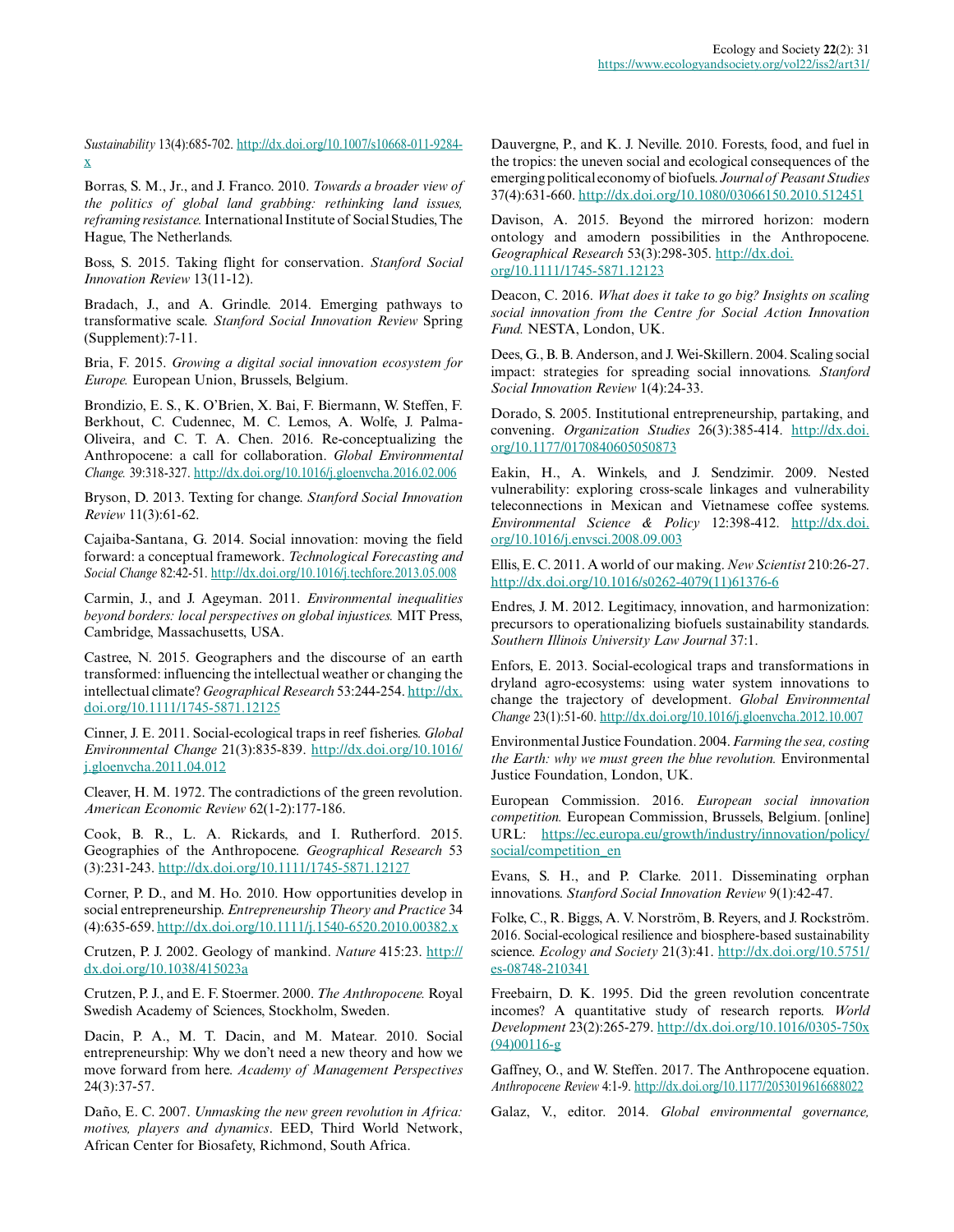*technology and politics: the Anthropocene gap.* Edward Elgar, Cheltenham, UK. [http://dx.doi.org/10.4337/9781781955550](http://dx.doi.org/10.4337%2F9781781955550) 

Geobey, S., F. R. Westley, and O. Weber. 2012. Enabling social innovation through developmental social finance. *Journal of Social Entrepreneurship* 3(2):151-165. [http://dx.doi.](http://dx.doi.org/10.1080%2F19420676.2012.726006) [org/10.1080/19420676.2012.726006](http://dx.doi.org/10.1080%2F19420676.2012.726006)

Godfray, H. C. J., J. R. Beddington, I. R. Crute, L. Haddad, D. Lawrence, J. F. Muir, J. Pretty, S. Robinson, S. M. Thomas, and C. Toulmin. 2010. Food security: the challenge of feeding 9 billion people. *Science* 327(5967):812-818. [http://dx.doi.org/10.1126/](http://dx.doi.org/10.1126%2Fscience.1185383) [science.1185383](http://dx.doi.org/10.1126%2Fscience.1185383)

Goldstein, J., J. K. Hazy, and J. Silberstang. 2010. A complexity science model of social innovation in social enterprise. *Journal of Social Entrepreneurship* 1(1):101-125. [http://dx.doi.](http://dx.doi.org/10.1080%2F19420671003629763) [org/10.1080/19420671003629763](http://dx.doi.org/10.1080%2F19420671003629763) 

Grabowski, J. H., E. J. Clesceri, A. J. Baukus, J. Gaudette, M. Weber, and P. O. Yund. 2010. Use of herring bait to farm lobsters in the Gulf of Maine. *PLoS ONE* 5(4):e10188. [http://dx.doi.](http://dx.doi.org/10.1371%2Fjournal.pone.0010188) [org/10.1371/journal.pone.0010188](http://dx.doi.org/10.1371%2Fjournal.pone.0010188) 

Grau, H. R., and M. Aide. 2008. Globalization and land-use transitions in Latin America. *Ecology and Society* 13(2):16. [http://](http://dx.doi.org/10.5751%2Fes-02559-130216) [dx.doi.org/10.5751/es-02559-130216](http://dx.doi.org/10.5751%2Fes-02559-130216) 

Hajer, M., M. Nilsson, K. Raworth, P. Bakker, F. Berkhout, Y. De Boer, J. Rockström, K. Ludwig, and M. Kok. 2015. Beyond cockpit-ism: four insights to enhance the transformative potential of the sustainable development goals. *Sustainability* 7 (2):1651-1660. [http://dx.doi.org/10.3390/su7021651](http://dx.doi.org/10.3390%2Fsu7021651) 

Hibbard, K. A., P. Crutzen, E. F. Lambin, D. Liverman, N. J. Mantua, J. R. Mcneill, B. Messerli, and W. Steffen. 2007. The great acceleration. Pages 341-378 *in* R. Costanza, L. J. Graumlich, and W. Steffen, editors. *Sustainability or collapse? An integrated history and future of people on Earth.* MIT Press, Cambridge, Massachusetts, USSA.

Homer-Dixon, T. F. 1999. *Environment, scarcity, and violence.*  Princeton University Press, Princeton, New Jersey, USA. [http://](http://dx.doi.org/10.1515%2F9781400822997) [dx.doi.org/10.1515/9781400822997](http://dx.doi.org/10.1515%2F9781400822997)

Howaldt, J., and R. Kopp. 2012. Shaping social innovation by social research. Pages 43-55 *in* H.-W. Franz, J. Hochgerner, and J. Howaldt, editors. *Challenge social innovation.* Springer, Berlin, Germany. [http://dx.doi.org/10.1007/978-3-642-32879-4\\_3](http://dx.doi.org/10.1007%2F978-3-642-32879-4_3)

Howaldt, J., and M. Schwarz. 2016. *Social innovation and its relationship to social change.* TU Dortmund University, Dortmund, Germany.

Iles, A. 2004. Mapping environmental justice in technology flows: computer waste impacts in Asia. *Global Environmental Politics* 4:76-107. [http://dx.doi.org/10.1162/glep.2004.4.4.76](http://dx.doi.org/10.1162%2Fglep.2004.4.4.76)

Jackson, J. B. C., M. X. Kirby, W. H. Berger, K. A. Bjorndal, L. W. Botsford, B. J. Bourque, R. H. Bradbury, R. Cooke, J. Erlandson, J. A. Estes, T. P. Hughes, S. Kidwell, C. B. Lange, H. S. Lenihan, J. M. Pandolfi, C. H. Peterson, R. S. Steneck, M. J. Tegner, and R. R. Warner. 2001. Historical overfishing and the recent collapse of coastal ecosystems. *Science* 293:629-637. [http://](http://dx.doi.org/10.1126%2Fscience.1059199) [dx.doi.org/10.1126/science.1059199](http://dx.doi.org/10.1126%2Fscience.1059199) 

Kinzig, A. P., P. Ryan, M. Etienne, H. Allison, T. Elmqvist, and

B. H. Walker. 2006. Resilience and regime shifts: assessing cascading effects. *Ecology and Society* 11(1):20. [http://dx.doi.](http://dx.doi.org/10.5751%2Fes-01678-110120) [org/10.5751/es-01678-110120](http://dx.doi.org/10.5751%2Fes-01678-110120)

Leach, M., K. Raworth, and J. Rockström. 2013. Between social and planetary boundaries: navigating pathways in the safe and just space for humanity. Pages 84-89 *in* International Social Science Council/Unesco, editor. *World social science report 2013: changing global environments.* OECD and UNESCO, Paris, France. [http://dx.doi.org/10.1787/9789264203419-10-en](http://dx.doi.org/10.1787%2F9789264203419-10-en)

Lehr, D. 2008. Dialing for development. *Stanford Social Innovation Review* 6(4):44-49.

Lenton, T. M., H. Held, E. Kriegler, J. W. Hall, W. Lucht, S. Rahmstorf, and H. J. Schellnhuber. 2008. Tipping elements in the Earth's climate system. *Proceedings of the National Academy of Sciences.* 105:1786-1793. [http://dx.doi.org/10.1073/pnas.0705414105](http://dx.doi.org/10.1073%2Fpnas.0705414105) 

Lewis, S. L., and M. A. Maslin. 2015. Defining the Anthropocene. *Nature* 519:171-180. [http://dx.doi.org/10.1038/nature14258](http://dx.doi.org/10.1038%2Fnature14258)

Liu, J., V. Hull, M. Batistella, R. DeFries, T. Dietz, F. Fu, T. W. Hertel, R. C. Izaurralde, E. F. Lambin, S. Li, L. A. Martinelli, W. J. McConnell, E. F. Moran, R. Naylor, Z. Ouyang, K. R. Polenske, A. Reenberg, G. de Miranda Rocha, C. S. Simmons, P. H. Verburg, P. M. Vitousek, F. Zhang, and C. Zhu. 2013. Framing sustainability in a telecoupled world. *Ecology and Society* 18 (2):26. [http://dx.doi.org/10.5751/es-05873-180226](http://dx.doi.org/10.5751%2Fes-05873-180226) 

Liu, J., W. Yang, and S. Li. 2016. Framing ecosystem services in the telecoupled Anthropocene. *Frontiers in Ecology and the Environment* 14(1):27-36. [http://dx.doi.org/10.1002/16-0188.1](http://dx.doi.org/10.1002%2F16-0188.1)

Loorbach, D., F. Avelino, A. Haxeltine, J. M. Wittmayer, T. O'Riordan, P. Weaver, and R. Kemp. 2016. The economic crisis as a game changer? Exploring the role of social construction in sustainability transitions. *Ecology and Society* 21(4):15. [http://dx.](http://dx.doi.org/10.5751%2Fes-08761-210415) [doi.org/10.5751/es-08761-210415](http://dx.doi.org/10.5751%2Fes-08761-210415) 

Lövbrand, E., S. Beck, J. Chilvers, T. Forsyth, J. Hedrén, M. Hulme, R. Lidskog, and E. Vasileiadou. 2015. Who speaks for the future of Earth? How critical social science can extend the conversation on the Anthropocene. *Global Environmental Change* 32:211-218.

Lovelock, J. E. 1972. Gaia as seen through the atmosphere. *Atmospheric Environment* 6:579-580. [http://dx.doi.org/10.1016/0004-6981](http://dx.doi.org/10.1016%2F0004-6981%2872%2990076-5) [\(72\)90076-5](http://dx.doi.org/10.1016%2F0004-6981%2872%2990076-5) 

Mair, J., and I. Marti. 2009. Entrepreneurship in and around institutional voids: a case study from Bangladesh. *Journal of Business Venturing* 24(5):419-435. [http://dx.doi.org/10.1016/j.](http://dx.doi.org/10.1016%2Fj.jbusvent.2008.04.006) [jbusvent.2008.04.006](http://dx.doi.org/10.1016%2Fj.jbusvent.2008.04.006) 

Malm, A., and A. Hornborg. 2014. The geology of mankind? A critique of the Anthropocene narrative. *Anthropocene Review* 1:62-69. [http://dx.doi.org/10.1177/2053019613516291](http://dx.doi.org/10.1177%2F2053019613516291) 

Manuel-Navarrete, D., J. J. Kay, and D. Dolderman. 2004. Ecological integrity discourses: linking ecology with cultural transformation. *Human Ecology Review* 11:215-229.

Martin, M. 2016. Impact investing: four opportunities for 2016. *Stanford Social Innovation Review* 14.

Martinez, P. 2010. *Full economic citizenship.* Ashoka India, Bangalore, India. [online] URL: [https://india.ashoka.org/full](https://india.ashoka.org/full-economic-citizenship)[economic-citizenship](https://india.ashoka.org/full-economic-citizenship)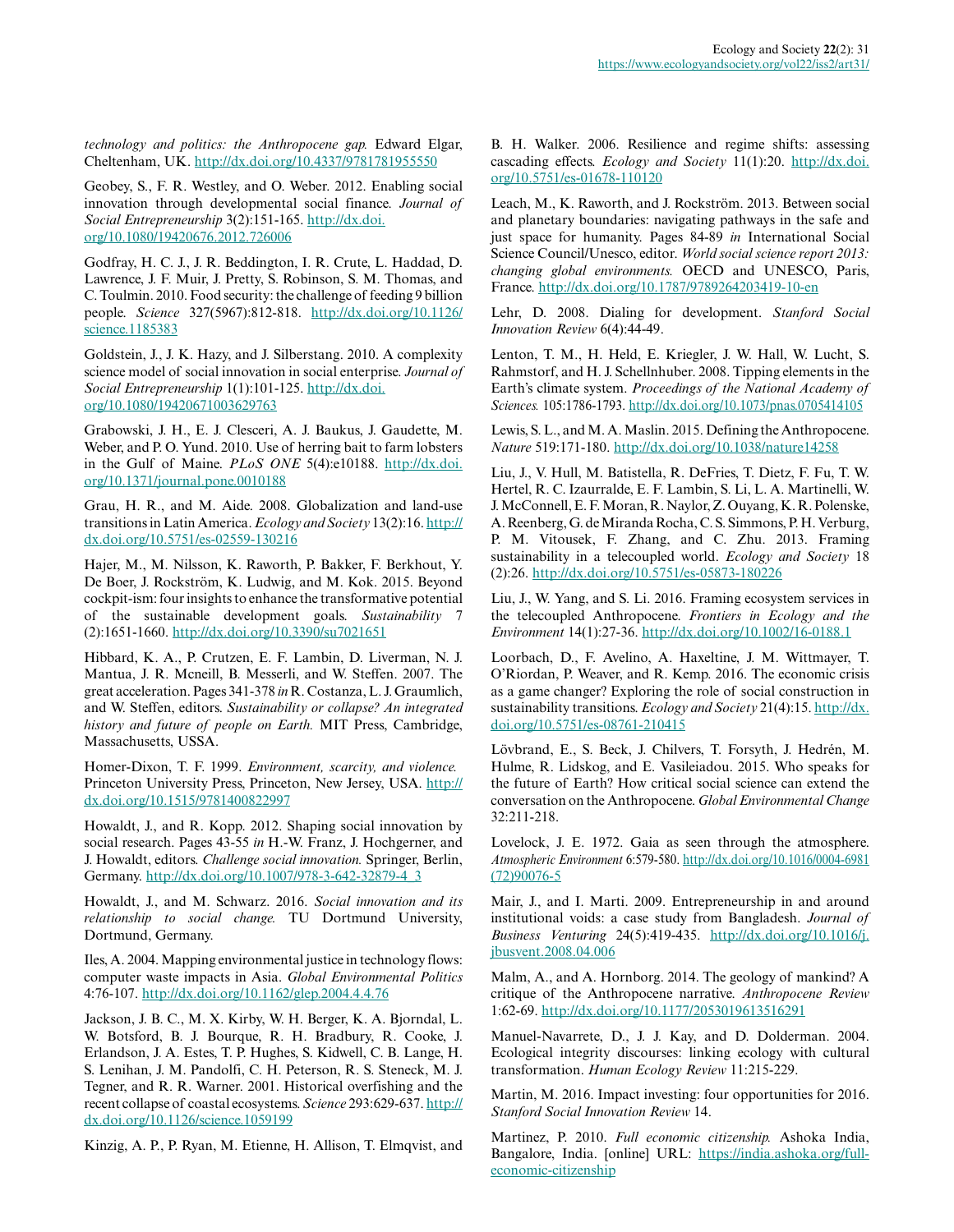Mascarenhas, M. 2007. Where the waters divide: First Nations, tainted water and environmental justice in Canada. *Local Environment* 12(6):565-577. [http://dx.doi.org/10.1080/13549830701657265](http://dx.doi.org/10.1080%2F13549830701657265)

McCarthy, D. D. P., M. Millen, M. Boyden, E. Alexiuk, G. S. Whitelaw, L. Viswanathan, D. Larkman, G. Rowe, and F. R. Westley. 2014. A First Nations-led social innovation: a moose, a gold mining company, and a policy window. *Ecology and Society* 19(4):2. [http://dx.doi.org/10.5751/es-06771-190402](http://dx.doi.org/10.5751%2Fes-06771-190402)

McGowan, K., and F. R. Westley. 2015. At the root of change: the history of social innovation. Pages 52-68 *in* A. Nicholls, J. Simon, and M. Gabriel, editors. *New frontiers in social innovation research.* Palgrave Macmillan, Basingstoke, UK. [http://dx.doi.](http://dx.doi.org/10.1057%2F9781137506801_3) [org/10.1057/9781137506801\\_3](http://dx.doi.org/10.1057%2F9781137506801_3) 

McPhedran Waitzer, J., and R. Paul. 2011. Scaling social impact: when everybody contributes, everybody wins. *Innovations* 6 (2):143-155. [http://dx.doi.org/10.1162/INOV\\_a\\_00074](http://dx.doi.org/10.1162%2FINOV_a_00074) 

Merrie, A., and P. Olsson. 2014. An innovation and agency perspective on the emergence and spread of marine spatial planning. *Marine Policy* 44:366-374. [http://dx.doi.org/10.1016/j.](http://dx.doi.org/10.1016%2Fj.marpol.2013.10.006) [marpol.2013.10.006](http://dx.doi.org/10.1016%2Fj.marpol.2013.10.006) 

Moore, M.-L., D. Riddell, and D. Vocisano. 2015. Scaling out, scaling up, scaling deep: strategies of non-profits in advancing systemic social innovation. *Journal of Corporate Citizenship* 58:67-84. [http://dx.doi.org/10.9774/GLEAF.4700.2015.ju.00009](http://dx.doi.org/10.9774%2FGLEAF.4700.2015.ju.00009)

Moore, M.-L., and O. Tjornbo. 2012. From coastal timber supply area to Great Bear Rainforest: exploring power in a socialecological governance innovation. *Ecology and Society* 17(4):26. [http://dx.doi.org/10.5751/ES-05194-170426](http://dx.doi.org/10.5751%2FES-05194-170426) 

Moore, M. L., O. Tjornbo, E. Enfors, C. Knapp, J. Hodbod, J. A. Baggio, A. Norström, P. Olsson, and D. Biggs. 2014. Studying the complexity of change: toward an analytical framework for understanding deliberate social-ecological transformations. *Ecology and Society* 19(4):54. [http://dx.doi.org/10.5751/](http://dx.doi.org/10.5751%2Fes-06966-190454) [es-06966-190454](http://dx.doi.org/10.5751%2Fes-06966-190454) 

Moore, M.-L., and F. R. Westley. 2011. Surmountable chasms: networks and social innovation for resilient systems. *Ecology and Society* 16(1):5. [http://dx.doi.org/10.5751/es-03812-160105](http://dx.doi.org/10.5751%2Fes-03812-160105)

Moore, M.-L., F. R. Westley, and A. Nicholls. 2012*b.* The social finance and social innovation nexus. *Journal of Social Entrepreneurship* 3(2):115-132. [http://dx.doi.org/10.1080/194206](http://dx.doi.org/10.1080%2F19420676.2012.725824) [76.2012.725824](http://dx.doi.org/10.1080%2F19420676.2012.725824) 

Moore, M.-L., F. R. Westley, O. Tjornbo, and C. Holroyd. 2012*a.* The loop, the lens, and the lesson: using resilience theory to examine public policy and social innovation. Pages 89-113 *in* A. Nicholls and A. Murdoch, editors. *Social innovation: blurring boundaries to reconfigure markets.* Palgrave MacMillan, Basingstoke, UK. [http://dx.doi.org/10.1057/9780230367098\\_4](http://dx.doi.org/10.1057%2F9780230367098_4)

Moulaert, F., D. MacCallum, A. Mehmood, and A. Hamdouch, editors. 2013. *The international handbook on social innovation: collective action, social learning and transdisciplinary research.* Edward Elgar, Cheltenham, UK. [http://dx.doi.org/10.4337/978](http://dx.doi.org/10.4337%2F9781849809993) [1849809993](http://dx.doi.org/10.4337%2F9781849809993)

Mulgan, G. 2006. *The process of social innovation. Innovations: Technology, Governance, Globalization* 1(2):145-162. [http://dx.](http://dx.doi.org/10.1162/itgg.2006.1.2.145) [doi.org/10.1162/itgg.2006.1.2.145](http://dx.doi.org/10.1162/itgg.2006.1.2.145) 

Mulgan, G., S. Tucker, R. Ali, and B. Sanders. 2007. *Social innovation: what it is, why it Matters, and how it can be accelerated.* Basingstoke Press, London, UK.

Mumford, M. D. 2002. Social innovation: ten cases from Benjamin Franklin. *Creativity Research Journal* 14(2):253-266. [http://dx.doi.org/10.1207/s15326934crj1402\\_11](http://dx.doi.org/10.1207%2Fs15326934crj1402_11)

Mumford, M. D., and P. Moertl. 2003. Cases of social innovation: lessons from two innovations in the 20th Century. *Creativity Research Journal* 15(2-3):261-266. [http://dx.doi.org/10.1080/104](http://dx.doi.org/10.1080%2F10400419.2003.9651418) [00419.2003.9651418](http://dx.doi.org/10.1080%2F10400419.2003.9651418) 

Murray, R., J. Caulier-Grice, and G. Mulgan. 2010. *The open book of social innovation.* The Young Foundation, London, UK.

Nicholls, A., and A. Murdock, editors. 2012. *Social innovation: blurring boundaries to reconfigure markets.* Palgrave MacMillan, Basingstoke, UK.

Nicholls, A., J. Simon, and M. Gabriel, editors. 2015. *New frontiers in social innovation research.* Palgrave Macmillan, Basingstoke, UK. [http://dx.doi.org/10.1057/9781137506801](http://dx.doi.org/10.1057%2F9781137506801)

Norström, A. V., A. Dannenberg, G. McCarney, M. Milkoreit, F. Diekert, G. Engström, R. Fishman, J. Gars, E. Kyriakopoolou, V. Manoussi, K. Meng, M. Metian, M. Sanctuary, M. Schlüter, M. Schoon, L. Schultz, and M. Sjöstedt. 2014. Three necessary conditions for establishing effective sustainable development goals in the Anthropocene. *Ecology and Society* 19(3):8. [http://](http://dx.doi.org/10.5751%2Fes-06602-190308) [dx.doi.org/10.5751/es-06602-190308](http://dx.doi.org/10.5751%2Fes-06602-190308) 

Olsson, P., and V. Galaz. 2012. Social-ecological innovation and transformation. Pages 223-247 *in* A. Nicholls and A. Murdoch, editors. *Social innovation: blurring boundaries to reconfigure markets.* Palgrave MacMillan, Basingstoke, UK. [http://dx.doi.](http://dx.doi.org/10.1057%2F9780230367098_10) [org/10.1057/9780230367098\\_10](http://dx.doi.org/10.1057%2F9780230367098_10)

Osburg, T., and R. Schmidpeter, editors. 2013. *Social innovation: solutions for a sustainable future.* Springer, Heidelberg, Germany. [http://dx.doi.org/10.1007/978-3-642-36540-9](http://dx.doi.org/10.1007%2F978-3-642-36540-9) 

Phillips, W., H. Lee, A. Ghobadian, N. O'Regan, and P. James. 2015. Social innovation and social entrepreneurship: a systematic review. *Group & Organization Management* 40(3):428-461. [http://](http://dx.doi.org/10.1177%2F1059601114560063) [dx.doi.org/10.1177/1059601114560063](http://dx.doi.org/10.1177%2F1059601114560063) 

Phills, J. A., K. Deiglmeier, and D. T. Miller. 2008. Rediscovering social innovation. *Stanford Social Innovation Review* 6(4):34-43.

Plepys, A. 2002. The grey side of ICT. *Environmental Impact Assessment Review* 22:509-523. [http://dx.doi.org/10.1016/](http://dx.doi.org/10.1016%2FS0195-9255%2802%2900025-2) [S0195-9255\(02\)00025-2](http://dx.doi.org/10.1016%2FS0195-9255%2802%2900025-2) 

Porter, M. E., and M. R. Kramer. 2011. Creating shared value. *Harvard Business Review* Jan-Feb:62-77.

Pulford, L. 2010. *This is European social innovation.* European Union, Brussels, Belgium.

Rockström, J., W. Steffen, K. Noone, Å. Persson, F. Stuart Chapin III, E. F. Lambin, T. M. Lenton, M. Scheffer, C. Folke, H. J. Schellnhuber, B. Nykvist, C. A. De Wit, T. Hughes, S. van der Leeuw, H. Rodhe, S. Sörlin, P. K. Snyder, R. Costanza, U. Svedin, M. Falkenmark, L. Karlberg, R. W. Corell, V. J. Fabry, J. Hansen, B. Walker, D. Liverman, K. Richardson, P. Crutzen, and J. A. Foley. 2009. A safe operating space for humanity. *Nature* 461:472-475. [http://dx.doi.org/10.1038/461472a](http://dx.doi.org/10.1038%2F461472a)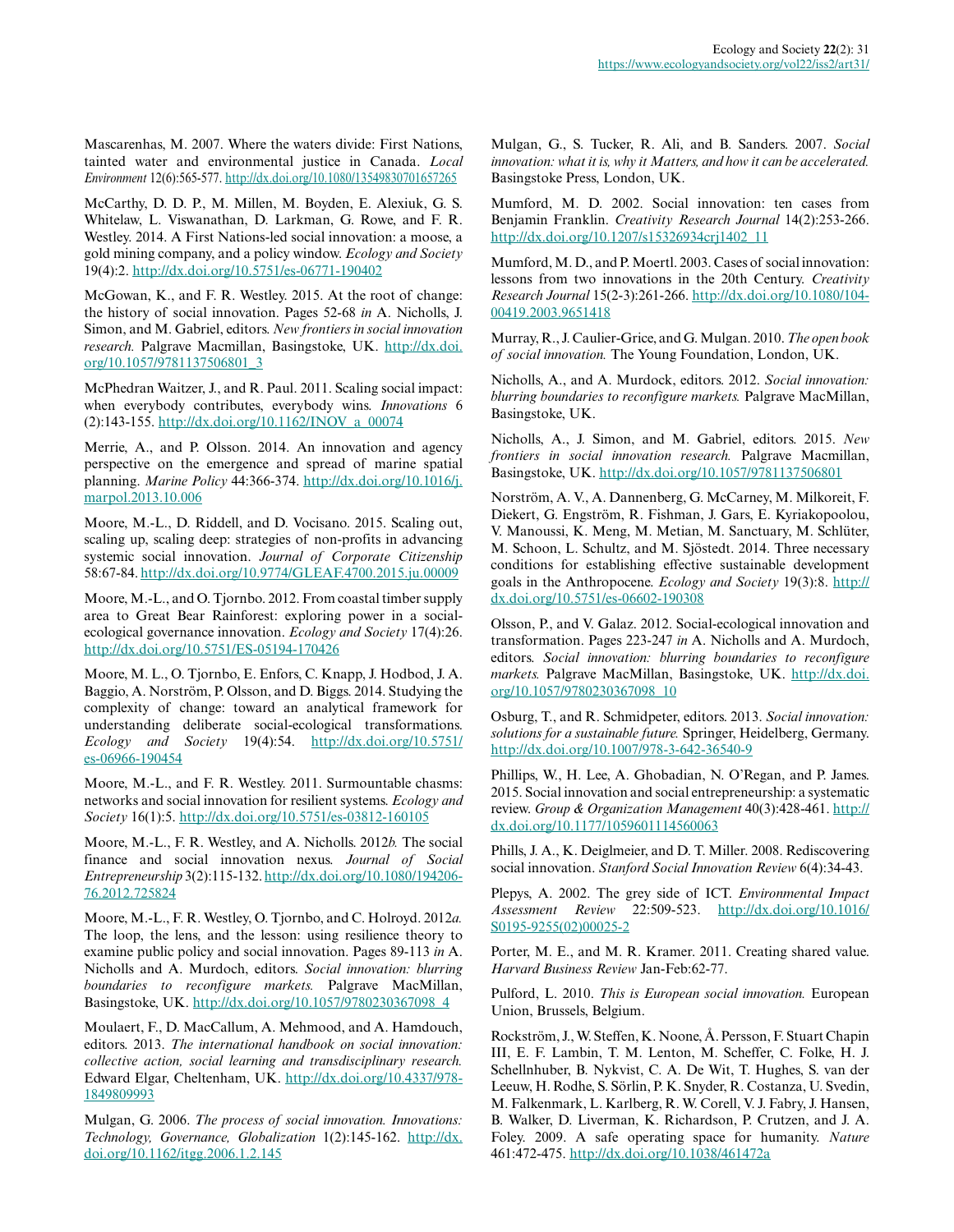Ross, R. K. 2014. We need more scale, not more innovation. *Stanford Social Innovation Review* Spring(Supplement):18-19.

Roy, B., and J. Hartigan. 2008. Empowering the rural poor to develop themselves: the Barefoot Approach. *Innovations* 3 (2):67-93. [http://dx.doi.org/10.1162/itgg.2008.3.2.67](http://dx.doi.org/10.1162%2Fitgg.2008.3.2.67)

Sandhu, J. S. 2011. Opportunities in mobile health. *Stanford Social Innovation Review* 9(4):14-17.

Schmidt, J. J., P. G. Brown, and C. J. Orr. Ethics in the Anthropocene: a research agenda. *Anthropocene Review* 3 (3):188-200. <http://dx.doi.org/10.1177/2053019616662052>

Schwab Foundation for Social Entrepreneurship. 2013. *Breaking the binary: policy guide to scaling social innovation.* Schwab Foundation for Social Entrepreneurship, Geneva, Switzerland.

Schwab Foundation and Bertha Centre for Social Innovation and Entrepreneurship, University of Cape Town. 2017. *Beyond organizational scale: how social entrepreneurs create systems change.* World Economic Forum, Geneva, Switzerland.

Seyfang, G., and A. Haxeltine. 2012. Growing grassroots innovations: exploring the role of community-based initiatives in governing sustainable energy transitions. *Environment and Planning C: Politics and Space* 30(3):381-400. [http://dx.doi.](http://dx.doi.org/10.1068%2Fc10222) [org/10.1068/c10222](http://dx.doi.org/10.1068%2Fc10222) 

Seyfang, G., and A. Smith. 2007. Grassroots innovations for sustainable development: towards a new research and policy agenda. *Environmental Politics* 16(4):584-603. [http://dx.doi.](http://dx.doi.org/10.1080%2F09644010701419121) [org/10.1080/09644010701419121](http://dx.doi.org/10.1080%2F09644010701419121) 

Shaw, E., and A. de Bruin. 2013. Reconsidering capitalism: the promise of social innovation and social entrepreneurship? *International Small Business Journal* 31(7):737-746. [http://dx.doi.](http://dx.doi.org/10.1177%2F0266242613497494) [org/10.1177/0266242613497494](http://dx.doi.org/10.1177%2F0266242613497494)

Shiva, V. 2016. *The violence of the green revolution: Third World agriculture, ecology, and politics.* University Press of Kentucky, Lexington, Kentucky, USA.

Skoll Foundation. 2015. *Environmental sustainability.* Skoll Foundation, Palo Alto, California, USA. [online] URL: [http://](http://skoll.org/about/issue-areas/environmental-sustainability/) [skoll.org/about/issue-areas/environmental-sustainability/](http://skoll.org/about/issue-areas/environmental-sustainability/) 

Smith, A., A. Stirling, and F. Berkhout. 2005. The governance of sustainable socio-technical transitions. *Research Policy* 34 (10):1491-1510. [http://dx.doi.org/10.1016/j.respol.2005.07.005](http://dx.doi.org/10.1016%2Fj.respol.2005.07.005)

Spaargaren, G., and A. P. J. Mol. 2008. Greening global consumption: redefining politics and authority. *Global Environmental Change* 18(3):350-359. [http://dx.doi.org/10.1016/](http://dx.doi.org/10.1016%2Fj.gloenvcha.2008.04.010) [j.gloenvcha.2008.04.010](http://dx.doi.org/10.1016%2Fj.gloenvcha.2008.04.010) 

Steffen, W., W. Broadgate, L. Deutsch, O. Gaffney, and C. Ludwig. 2015. The trajectory of the Anthropocene: the great acceleration. *Anthropocene Review* 2:81-98. [http://dx.doi.org/10.1177/205301](http://dx.doi.org/10.1177%2F2053019614564785) [9614564785](http://dx.doi.org/10.1177%2F2053019614564785)

Steffen, W., Å. Persson, L. Deutsch, J. Zalasiewicz, M. Williams, K. Richardson, C. Crumley, P. Crutzen, C. Folke, L. Gordon, M. Molina, V. Ramanathan, J. Rockström, M. Scheffer, H. J. Schellnhuber, and U. Svedin. 2011. The Anthropocene: from global change to planetary stewardship. *AMBIO.* 40:739-761. [http://dx.doi.org/10.1007/s13280-011-0185-x](http://dx.doi.org/10.1007%2Fs13280-011-0185-x)

Steffen, W., R. A. Sanderson, P. D. Tyson, J. JäGer, P. A. Matson, B. Moore III, F. Oldfield, K. Richardson, H. J. Schellnhuber, B. L. Turner, and R. J. Wasson. 2005. *Global change and the Earth system: a planet under pressure.* Springer-Verlag, Berlin, Germany. <http://dx.doi.org/10.1007/b137870>

Steneck, R. S., T. P. Hughes, J. E. Cinner, W. N. Adger, S. N. Arnold, F. Berkes, S. A. Boudreau, K. Brown, C. Folke, L. Gunderson, et al. 2011. Creation of a gilded trap by the high economic value of the Maine lobster fishery. *Conservation Biology* 25(5):904-912. [http://dx.doi.org/10.1111/j.1523-1739.2011.01717.](http://dx.doi.org/10.1111%2Fj.1523-1739.2011.01717.x) [x](http://dx.doi.org/10.1111%2Fj.1523-1739.2011.01717.x) 

Sundberg, J. 2006. Conservation, globalization, and democratization: exploring the contradictions in the Maya Biosphere Reserve, Guatemala. Pages 259-276 *in* K. S. Zimmerer, editor. *Globalization and new geographies of conservation.* University of Chicago Press, Chicago, Illinois, USA.

Taylor, P. L. 2010. Conservation, community, and culture? New organizational challenges of community forest concessions in the Maya Biosphere Reserve of Guatemala. *Journal of Rural Studies* 26(2):173-184. [http://dx.doi.org/10.1016/j.jrurstud.2009.09.006](http://dx.doi.org/10.1016%2Fj.jrurstud.2009.09.006)

Tirado, M. C., M. J. Cohen, N. Aberman, J. Meerman, and B. Thompson. 2010. Addressing the challenges of climate change and biofuel production for food and nutrition security. *Food Research International* 43:1729-1744. [http://dx.doi.org/10.1016/j.](http://dx.doi.org/10.1016%2Fj.foodres.2010.03.010) [foodres.2010.03.010](http://dx.doi.org/10.1016%2Fj.foodres.2010.03.010) 

Tjornbo, O., and F. R. Westley. 2012. Gamechangers: the big green challenge and the role of challenge grants in social innovation. *Journal of Social Entrepreneurship* 3(2):166-183. [http://dx.doi.](http://dx.doi.org/10.1080%2F19420676.2012.726007) [org/10.1080/19420676.2012.726007](http://dx.doi.org/10.1080%2F19420676.2012.726007)

Vernadsky, W. I. 1945. The biosphere and the noösphere. *American Scientist* 33:1-12.

Wade, R. H. 2002. Bridging the digital divide: new route to development or new form of dependency? *Global Governance* 8 (4):443-466.

Walker, B., and F. Westley. 2011. Perspectives on resilience to disasters across sectors and cultures. *Ecology and Society* 16(2):4. [http://dx.doi.org/10.5751/es-04070-160204](http://dx.doi.org/10.5751%2Fes-04070-160204)

Westley, F. R. 2013. Social innovation and resilience: how one enhances the other. *Stanford Social Innovation Review* 11(3):6-8.

Westley, F. R., and N. Antadze. 2010. Making a difference: strategies for scaling social innovation for greater impact. *Public Sector Innovation Journal* 15(2):2.

Westley, F. R., N. Antadze, D. Riddell, K. Robinson, and S. Geobey. 2014. Five configurations for scaling up social innovation: case examples of nonprofit organizations from Canada. *Journal of Applied Behavioral Science* 50(3):1-27. [http://](http://dx.doi.org/10.1177%2F0021886314532945) [dx.doi.org/10.1177/0021886314532945](http://dx.doi.org/10.1177%2F0021886314532945) 

Westley, F. R., K. A. McGowan, N. Antadze, J. Blacklock, and O. Tjornbo. 2016. How game changers catalyzed, disrupted, and incentivized social innovation: three historical cases of nature conservation, assimilation, and women's rights. *Ecology and Society* 21(4):13. [http://dx.doi.org/10.5751/ES-08811-210413](http://dx.doi.org/10.5751%2FES-08811-210413)

Westley, F., P. Olsson, C. Folke, T. Homer-Dixon, H. Vredenburg,